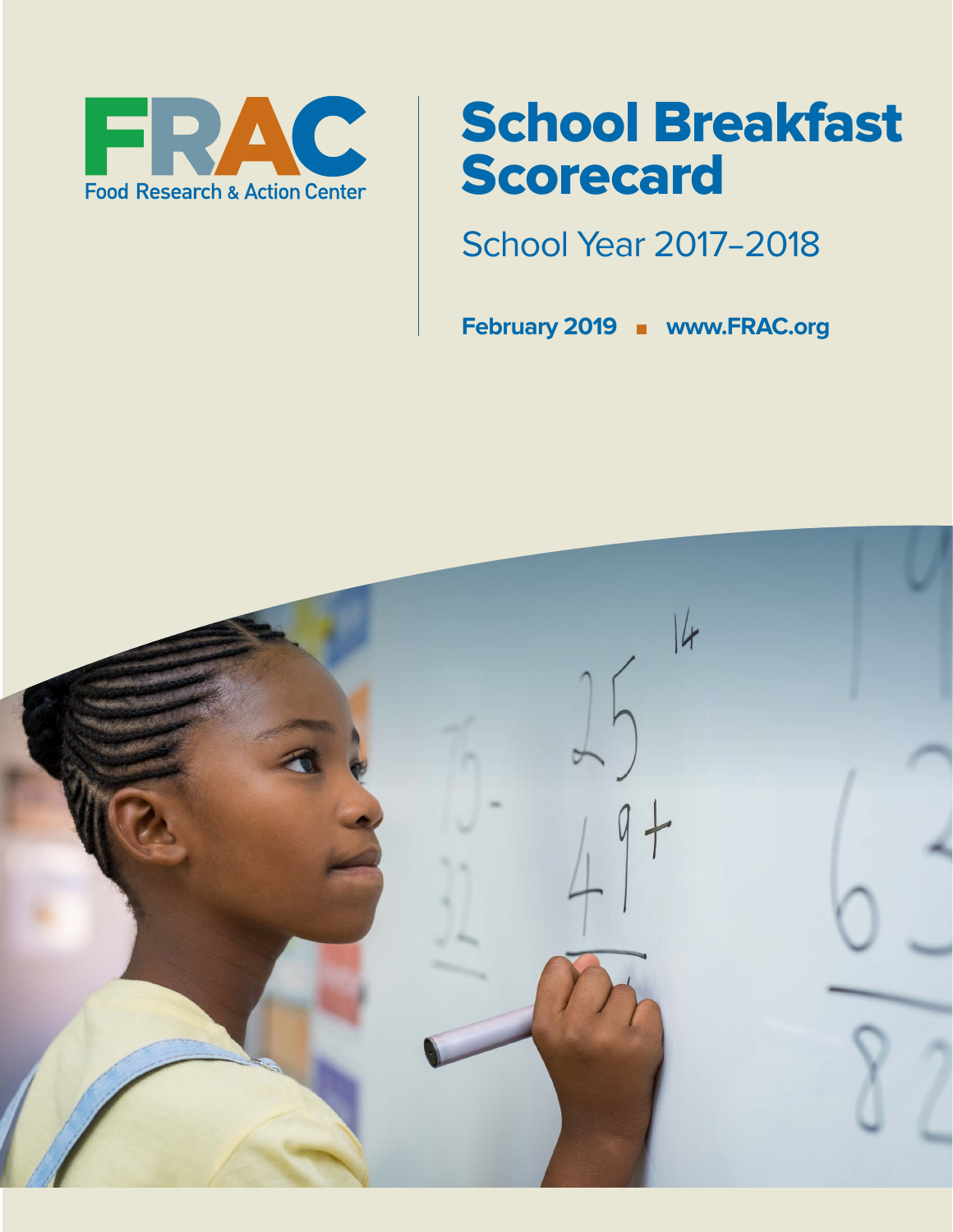# School Breakfast Scorecard

# School Year 2017–2018

# Acknowledgments

The Food Research & Action Center (FRAC) gratefully acknowledges major dedicated support of its work to increase participation and improve the School Breakfast Program from the following:

- Eos Foundation:
- **n** General Mills Foundation;
- **Hunger Is, a program of Albertsons** Companies Foundation;
- **E** Kellogg Company Fund;
- National Dairy Council/Dairy Management, Inc.; and
- **N** Walmart Foundation.

Additional support for FRAC's breakfast and child nutrition work has been provided by the following:

- **Anonymous;**
- **n** Annie E. Casey Foundation;
- **n** The JPB Foundation;
- **n** Menemsha Family Fund;
- **n** Tides Foundation; and
- **n** Tyson Foods, Inc.

This report was written by Diane Girouard, FRAC's Policy Analyst; Crystal FitzSimons, Director of School and Out-of-School Time Programs; and Randy Rosso, Data Architect. The findings and conclusions presented in this report are those of FRAC alone.

# About FRAC

The Food Research & Action Center (FRAC) is the leading national organization working for more effective public and private policies to eradicate domestic hunger and undernutrition. For more information about FRAC, or to sign up for FRAC's Weekly News Digest and monthly Meals Matter: School Breakfast Newsletter, visit: **[frac.org](http://www.frac.org)**.

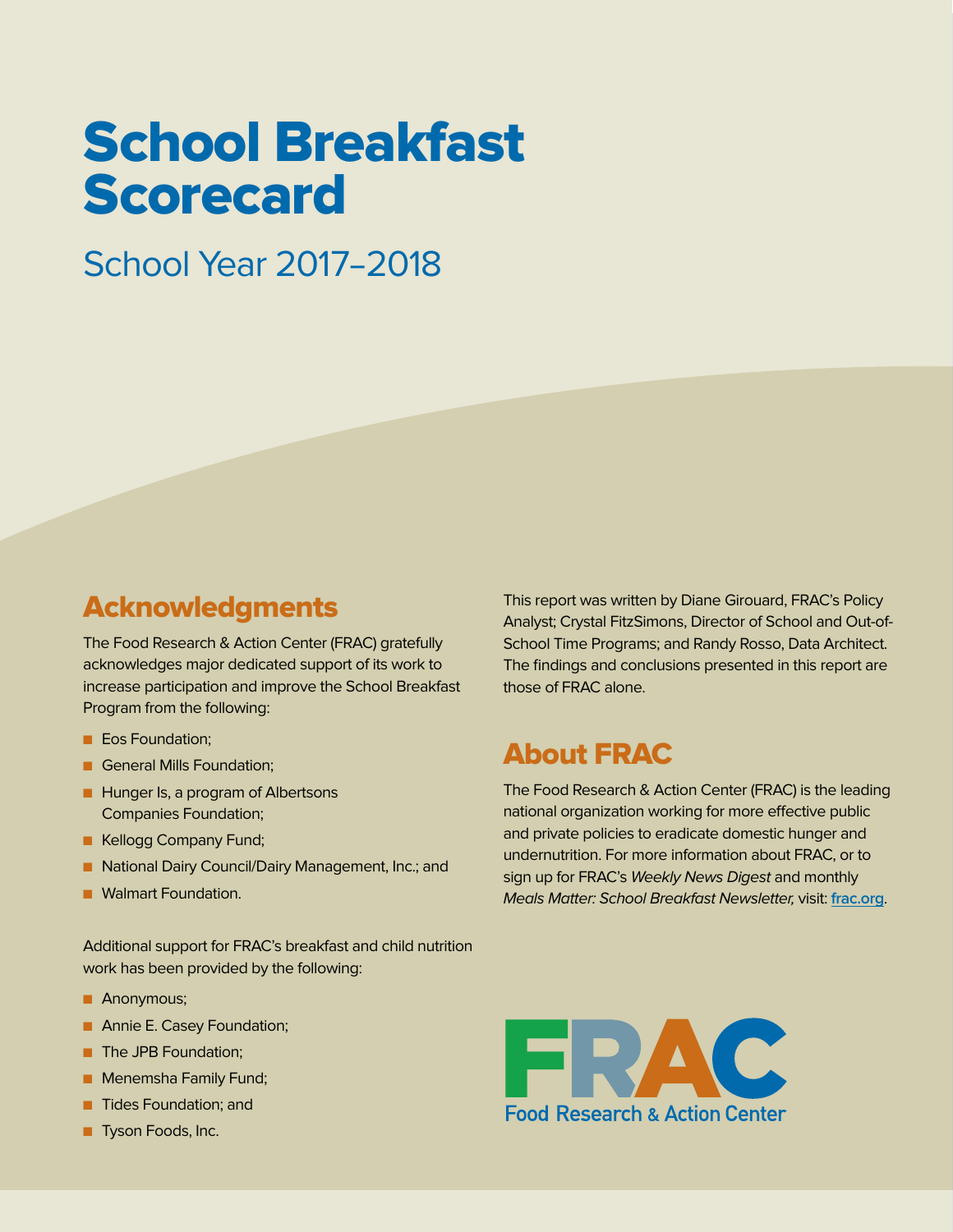# I. Introduction

The national School Breakfast Program provided<br>nearly 12.5 million low-income students on an<br>average day in the 2017–2018 school year with nearly 12.5 million low-income students on an average day in the 2017–2018 school year with the nutrition they needed to start the school day ready to learn. That participation number was 1.2 percent higher than in the prior school year, even as an improving economy reduced the number of low-income students. A higher proportion of low-income children received school breakfast in the 2017–2018 school year, albeit the growth was at a slower rate than in previous school years.

The increase in participation, as in previous years, was driven substantially by more schools moving breakfast out of the cafeteria and into the classroom, thus making breakfast part of the school day. In addition, increased school breakfast participation was due to more schools offering breakfast (and lunch) at no charge to all students, primarily through the Community Eligibility Provision, along with improvements in identifying low-income children who are eligible for free school meals. These proven strategies overcome the timing and stigma barriers common to a traditional school breakfast program that is served in the cafeteria before the school day starts, and have driven substantial growth over the past decade. In the 2017–2018 school year, 4 million more low-income children received school breakfast on an average day than in the 2007– 2008 school year.

School breakfast participation is linked to numerous health and educational benefits. Participation leads to improved dietary intake, reduced food insecurity, better test scores,<sup>1</sup> improved student health, $2$  and fewer distractions $3$  in the classroom throughout the morning. Recognizing these connections, a growing number of school administrators,

school nutrition directors, and educators have been working with their state child nutrition agencies, antihunger and community advocates, and other stakeholders to increase school breakfast participation in their school districts.

Even as many schools and school districts are moving in the right direction, many still continue to offer breakfast in the cafeteria before the start of the school day, resulting in too many low-income students missing out on a nutritious and healthy start to their school day. Just 57 low-income students participated in school breakfast for every 100 who participated in school lunch in the 2017–2018 school year. The Food Research & Action Center's ambitious but attainable goal of every state serving school breakfast to 70 low-income students for every 100 who eat school lunch would result in more than 2.8 million additional children a year participating in school breakfast.

The continued increase in school breakfast participation among low-income children each year moves the nation closer to the goal of serving school breakfast to 70 lowincome students for every 100 who eat school lunch. This should be celebrated, but the slowing rate of growth may increase the amount of time it takes to reach the goal, signaling the need for more aggressive action to move more schools in the right direction. The U.S. Department of Agriculture, state child nutrition agencies, policymakers, educators, anti-hunger advocates, and other stakeholders can work together to foster the broadened implementation of strong policies that will increase school breakfast participation.

<sup>1</sup> Food Research & Action Center. (2016). Breakfast for Learning. Available at: **<http://frac.org/wp-content/uploads/breakfastforlearning-1.pdf>**. Accessed on November 30, 2018.

<sup>2</sup> Food Research & Action Center. (2016). Breakfast for Health. Available at: **<http://frac.org/wp-content/uploads/breakfastforhealth-1.pdf>**. Accessed on November 30, 2018.

<sup>&</sup>lt;sup>3</sup> Food Research & Action Center. (2018). The Connections Between Food Insecurity, the Federal Nutrition Programs, and Student Behavior. Available at: **<http://www.frac.org/wp-content/uploads/breakfast-for-behavior.pdf>**. Accessed on November 30, 2018.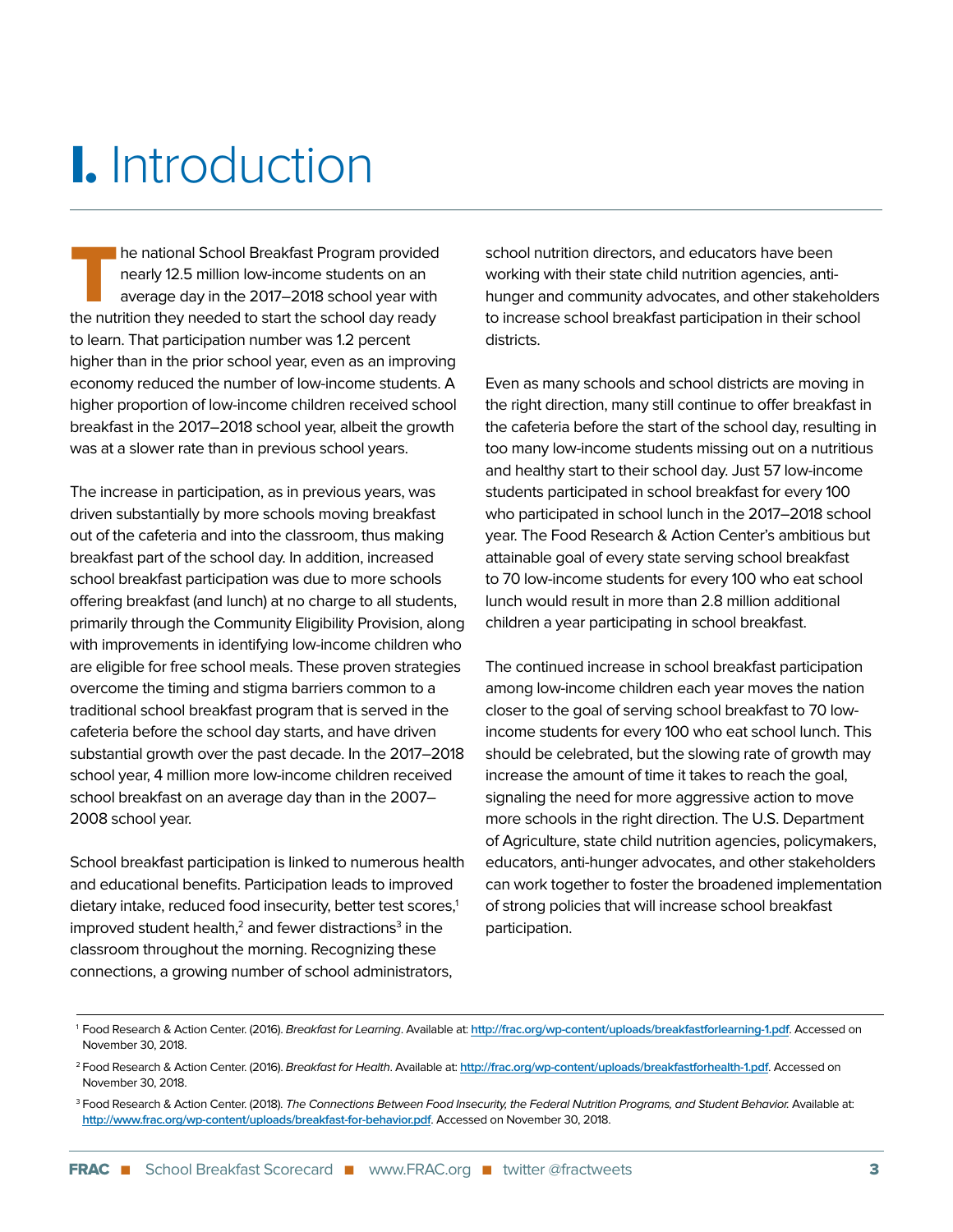# About the Scorecard

This report measures the reach of the School Breakfast Program in the 2017–2018 school year — nationally and in each state — based on a variety of metrics, and examines the impact of select trends and policies on program participation.

The report measures free and reduced-price school breakfast participation on an average school day to determine how many low-income students school breakfast is reaching nationally and in each state, using the ratio to free and reduced-price school lunch participation as a benchmark. Because there is broad participation in the National School Lunch Program by low-income

students across the states, it is a useful comparison by which to measure how many students could and should be benefiting from school breakfast each school day. The report also compares the number of schools offering the School Breakfast Program to the number of schools operating the National School Lunch Program in each state, as this is an important indicator of access to the program for low-income children.

Finally, the Food Research & Action Center sets an ambitious but achievable goal of reaching 70 low-income students with breakfast for every 100 participating in school lunch; and calculates the number of children not being served and the federal dollars lost in each state as a result of not meeting this goal.

# How the School Breakfast Program Works

# Who Operates the School Breakfast Program?

Any public school, nonprofit private school, or residential child care institution can participate in the national School Breakfast Program and receive federal funds for each breakfast served. The program is administered at the federal level by the U.S. Department of Agriculture and in each state, typically through the state department of education or agriculture.

# Who Can Participate in the School Breakfast Program?

Any student attending a school that offers the program can eat breakfast. What the federal government covers, and what a student pays, depends on family income:

- $\blacksquare$  Children from families with incomes at or below 130 percent of the Federal Poverty Level (FPL) are eligible for free school meals.
- $\blacksquare$  Children from families with incomes between 130 and 185 percent of the FPL qualify for reduced-price

meals and can be charged no more than 30 cents per breakfast.

 $\blacksquare$  Children from families with incomes above 185 percent of the FPL pay charges (referred to as "paid meals"), which are set by the school.

Other federal and, in some cases, state rules, however, make it possible to offer free meals to all children, or to all children in households with incomes under 185 percent of the FPL, especially in schools with high proportions of lowincome children.

# How are Children Certified for Free or Reduced-Price Meals?

Most children are certified for free or reduced-price meals via applications collected by the school district at the beginning of the school year or during the year. However, children in households participating in the Supplemental Nutrition Assistance Program (SNAP), Temporary Assistance for Needy Families (TANF), and the Food Distribution Program on Indian Reservations (FDPIR), as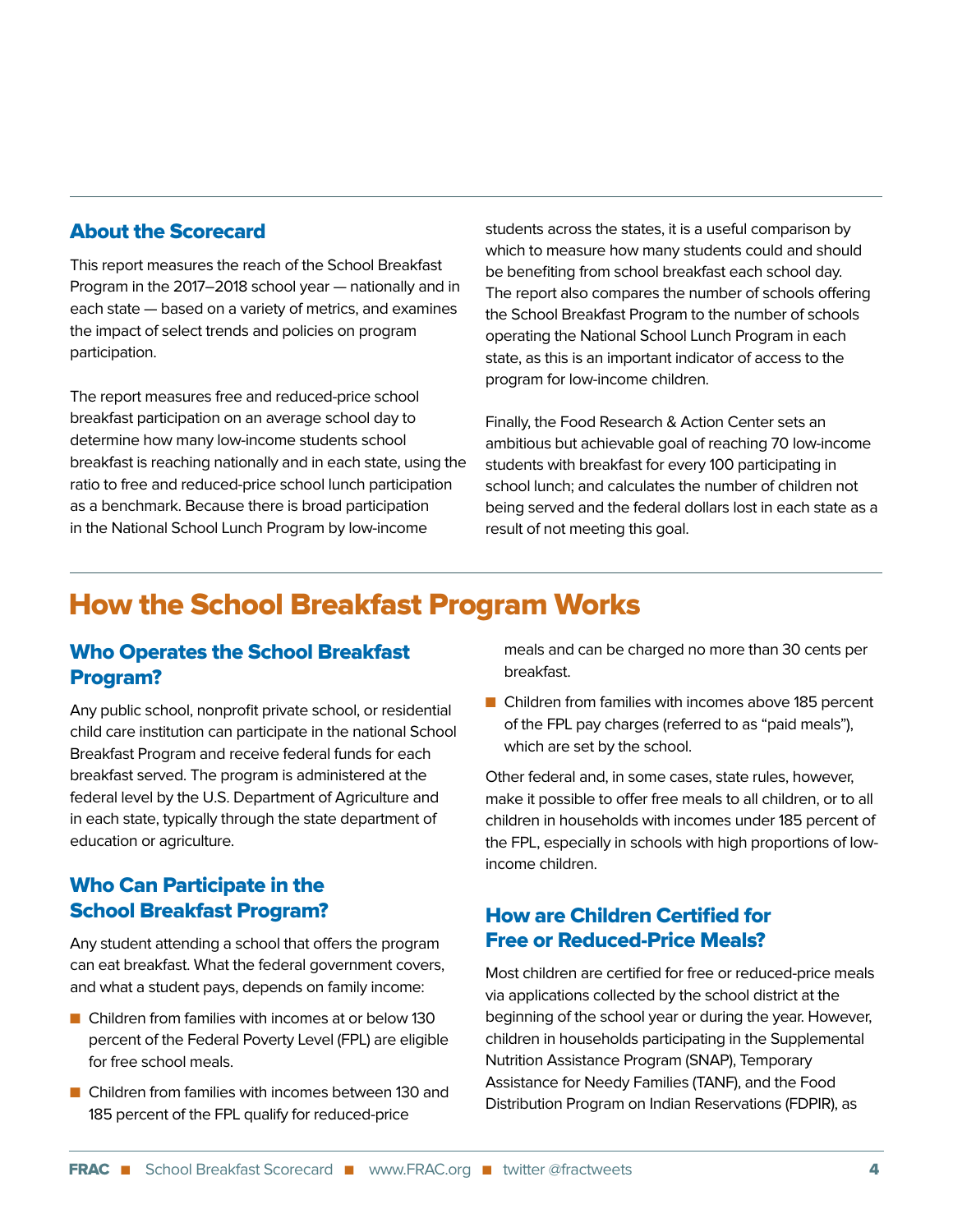well as foster youth, migrant, homeless, or runaway youth, and Head Start participants are "categorically eligible" (automatically eligible) for free school meals and can be certified without submitting a school meal application.

School districts are required to "directly certify" children in households participating in SNAP for free school meals through data matching of SNAP records with school enrollment lists. School districts also have the option of directly certifying other categorically eligible children as well. Some states also utilize income information from Medicaid to directly certify students as eligible for free and reduced-price school meals.

Schools also should use data from the state to certify categorically eligible students. Schools can coordinate with other personnel, such as the school district's homeless and migrant education liaisons, to obtain documentation to certify children for free school meals. Some categorically eligible children may be missed in this process, requiring the household to submit a school meals application. However, these households are not required to complete the income information section of the application.

## How are School Districts Reimbursed?

The federal reimbursement rate schools receive for each meal served depends on whether a student is receiving free, reduced-price, or paid meals.

For the 2017–2018 school year, schools received

- **n** \$1.75 per free breakfast;
- **n** \$1.45 per reduced-price breakfast; and
- \$0.30 per "paid" breakfast.

"Severe-need" schools received an additional 34 cents for each free or reduced-price breakfast served. Schools are considered severe need if at least 40 percent of the lunches served during the second preceding school year were free or reduced-price.

### Offering Breakfast Free to All

Many high-poverty schools are able to offer free meals to all students, with federal reimbursements based on the proportions of low-income children in the school. Providing breakfast at no charge to all students helps remove the stigma often associated with means-tested school breakfast (that breakfast in school is for "the poor kids"), opens the program to children from families that would struggle to pay the reduced-price copayment or the paid breakfast charges, and streamlines the implementation of breakfast in the classroom and other alternative service models. Schools can offer free breakfast to all students through the following options:

- **n Community Eligibility Provision:** Community eligibility schools are high-poverty schools that offer free breakfast and lunch to all students and do not have to collect, process, or verify school meal applications, or keep track of meals by fee category, resulting in significant administrative savings and increased participation. For more information on community eligibility, see pages 10 and 11.
- **Provision 2:** Schools using Provision 2 (referring to a provision of the National School Lunch Act) do not need to collect, process, or verify school meal applications or keep track of meals by fee category for at least three out of every four years. Schools collect school meal applications and count and claim meals by fee category during year one of the multi-year cycle, called the "base year." Those data then determine the federal reimbursement and are used for future years in the cycle. Provision 2 schools have the option to serve only breakfast or lunch, or both breakfast and lunch, to all students at no charge, and use economies of scale from increased participation and significant administrative savings to offset the cost of offering free meals to all students.
- **Nonpricing:** No fees are collected from students, while schools continue to receive federal reimbursements for the breakfasts served under the three-tier federal fee categories (free, reduced-price, and paid).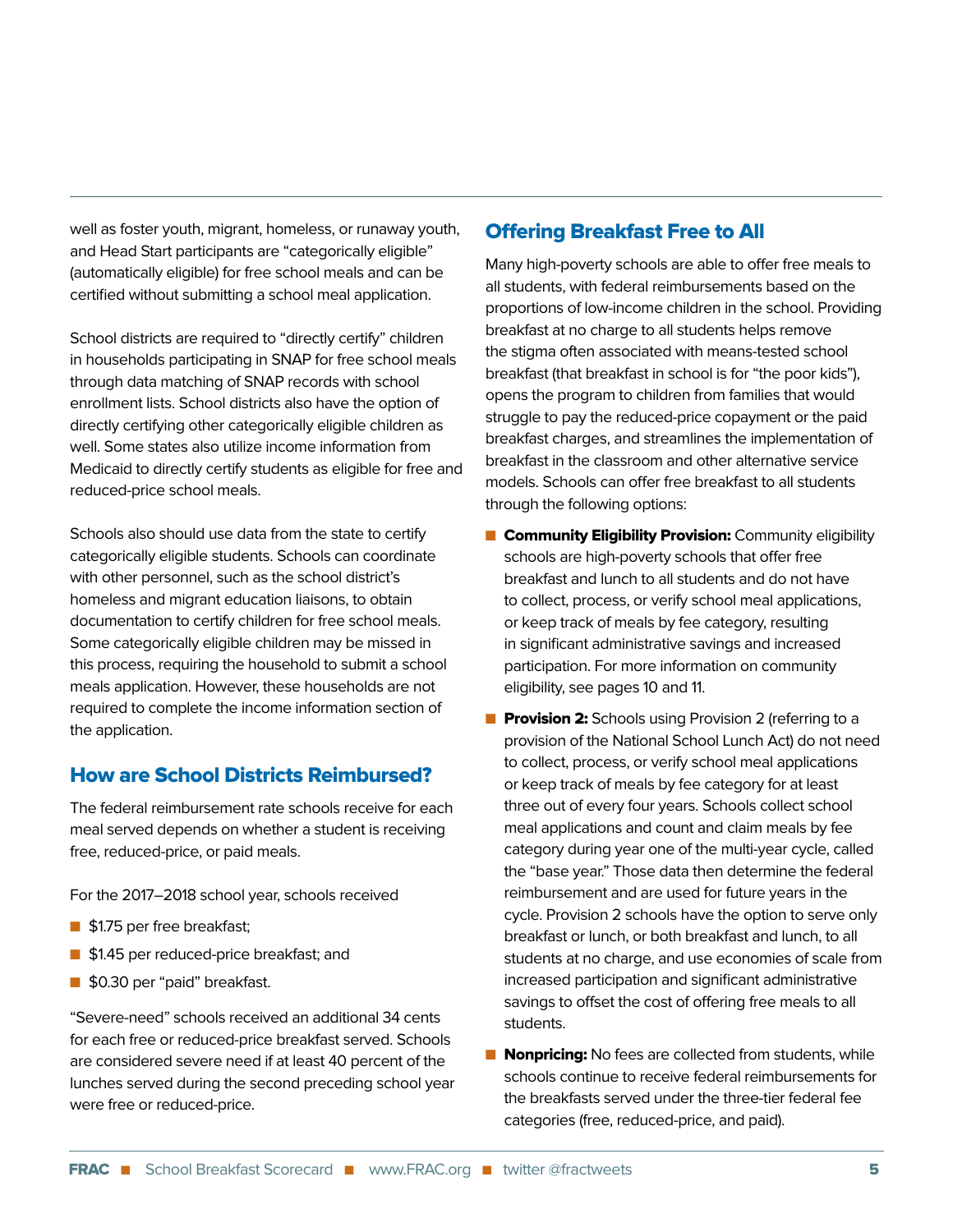# II. Summary of National Findings

n the 2017–2018 school year, school breakfast<br>participation continued to grow.<sup>4</sup> The rate of growth<br>has slowed, however, during the last two school years<br>compared to an average growth of 3.5 percent between n the 2017–2018 school year, school breakfast participation continued to grow.<sup>4</sup> The rate of growth has slowed, however, during the last two school years the 2012–2013 and 2015–2016 school years.

- On an average school day, 14.6 million children participated in the School Breakfast Program; nearly 12.5 million of them were low-income children who received a free or reduced-price school breakfast.
- Breakfast participation among low-income (free or reduced-price certified) children increased from 12,303,493 to 12,452,485 students, up by nearly 149,000 students, or 1.2 percent, over the previous school year. While participation has continued to increase, the rate of growth has slowed during the last two school years compared to the rate of growth each year from the 2012–2013 school year to the 2015–2016 school year.
- $\blacksquare$  The ratio of low-income children participating in school breakfast to low-income children participating in school lunch increased slightly, to 57 per 100 in school year 2017–2018, up from 56.7 per 100 in the previous school year.



Figure 1: Free and Reduced-Price Participation in the School Breakfast Program



- **n** If all states met the Food Research & Action Center's goal of reaching 70 low-income children with school breakfast for every 100 participating in school lunch, an additional 2.8 million low-income children would have started the day with a healthy breakfast at school. States and school districts would have tapped into an additional \$804.7 million in federal funding to support school food services and local economies.
- $\blacksquare$  The number of schools offering school meal programs decreased slightly, with 89,377 schools offering breakfast and 95,939 offering school lunch. The share of schools offering school breakfast, compared to those that offer school lunch, improved slightly to 93.2 percent, an increase from 92.5 percent in the previous school year.

<sup>4</sup> The 2016–2017 school year participation data in this report do not match the 2016–2017 data in the previous School Breakfast Scorecard released in 2018, due to a revision in the attendance factor FRAC uses to adjust the average daily participation numbers in breakfast and lunch. In previous releases of the School Breakfast Scorecard, FRAC used an attendance factor of 0.938, but after consultation with USDA, this report uses an attendance factor of 0.927 for both the 2016–2017 school year and the 2017–2018 school year.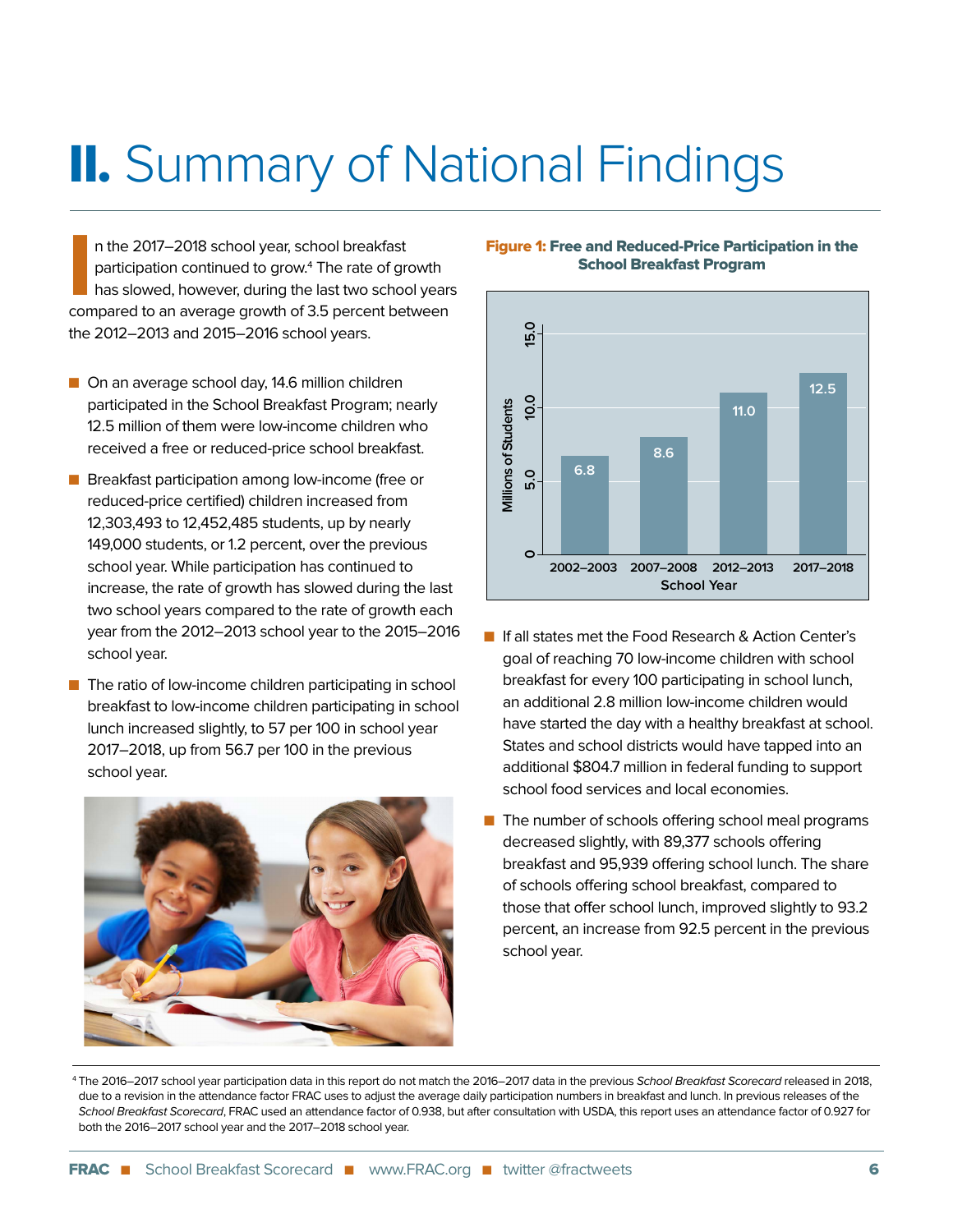# **III.** Summary of State Findings

or the fifth year in a row, West Virginia was the topperforming state in school breakfast participation, reaching 83.7 low-income students with school breakfast for every 100 who participated in school lunch, a slight drop of 1.6 points from the prior school year.

For the fourth year in a row, New Mexico also met the Food Research & Action Center's national benchmark of reaching 70 low-income students with school breakfast for every 100 who ate school lunch, with a ratio of 70.1 to 100, a slight decrease of 0.2 points from the prior school year. This is the third year in a row that New Mexico has been the only state other than West Virginia to meet the benchmark.

Sixteen other states — Arkansas, Colorado, Delaware, Georgia, Kentucky, Louisiana, Maine, Maryland, Mississippi, Missouri, Nevada, South Carolina, Tennessee, Texas, Vermont, and Virginia, as well as the District of Columbia, reached at least 60 low-income children with school breakfast for every 100 participating in school lunch, while an additional two states (Alabama and New Jersey) were less than one point shy of meeting that ratio.

#### Top 10 States: Ratio of Free and Reduced-Price School Breakfast to Lunch Participation, School Year 2017–2018

| <b>State</b>         | <b>Ratio of Free and Reduced-Price</b><br><b>Students in School Breakfast</b><br>per 100 in School Lunch |
|----------------------|----------------------------------------------------------------------------------------------------------|
| West Virginia        | 83.7                                                                                                     |
| New Mexico           | 70.1                                                                                                     |
| Vermont              | 69.5                                                                                                     |
| District of Columbia | 67.7                                                                                                     |
| Kentucky             | 66.0                                                                                                     |
| Arkansas             | 65.7                                                                                                     |
| Tennessee            | 64.6                                                                                                     |
| Delaware             | 62.8                                                                                                     |
| South Carolina       | 62.8                                                                                                     |
| Texas                | 62.7                                                                                                     |

# Breakfast After the Bell

Implementing a breakfast after the bell model that moves breakfast out of the cafeteria and makes it more accessible and a part of the regular school day has proven to be the most successful strategy for increasing school breakfast participation. Breakfast after the bell service models overcome timing, convenience, and stigma barriers that get in the way of children participating in school breakfast, and are even more impactful when they are combined with offering breakfast at no charge to all students. Schools have **[three options when offering breakfast after the bell](http://frac.org/wp-content/uploads/how_it_works_bic_fact_sheet.pdf)**:

**E** Breakfast in the Classroom: Meals are delivered to and eaten in the classroom at the start of the school day.

- **n** "Grab and Go": Children (particularly older students) can quickly grab the components of their breakfast from carts or kiosks in the hallway or the cafeteria line to eat in their classroom or in common areas.
- **n Second Chance Breakfast:** Students are offered a second chance to eat breakfast after homeroom or first period. Many middle and high school students are not hungry first thing in the morning. Serving these students breakfast after first period allows them ample opportunity to arrive to class on time, while still providing them the opportunity to get a nutritious start to the day.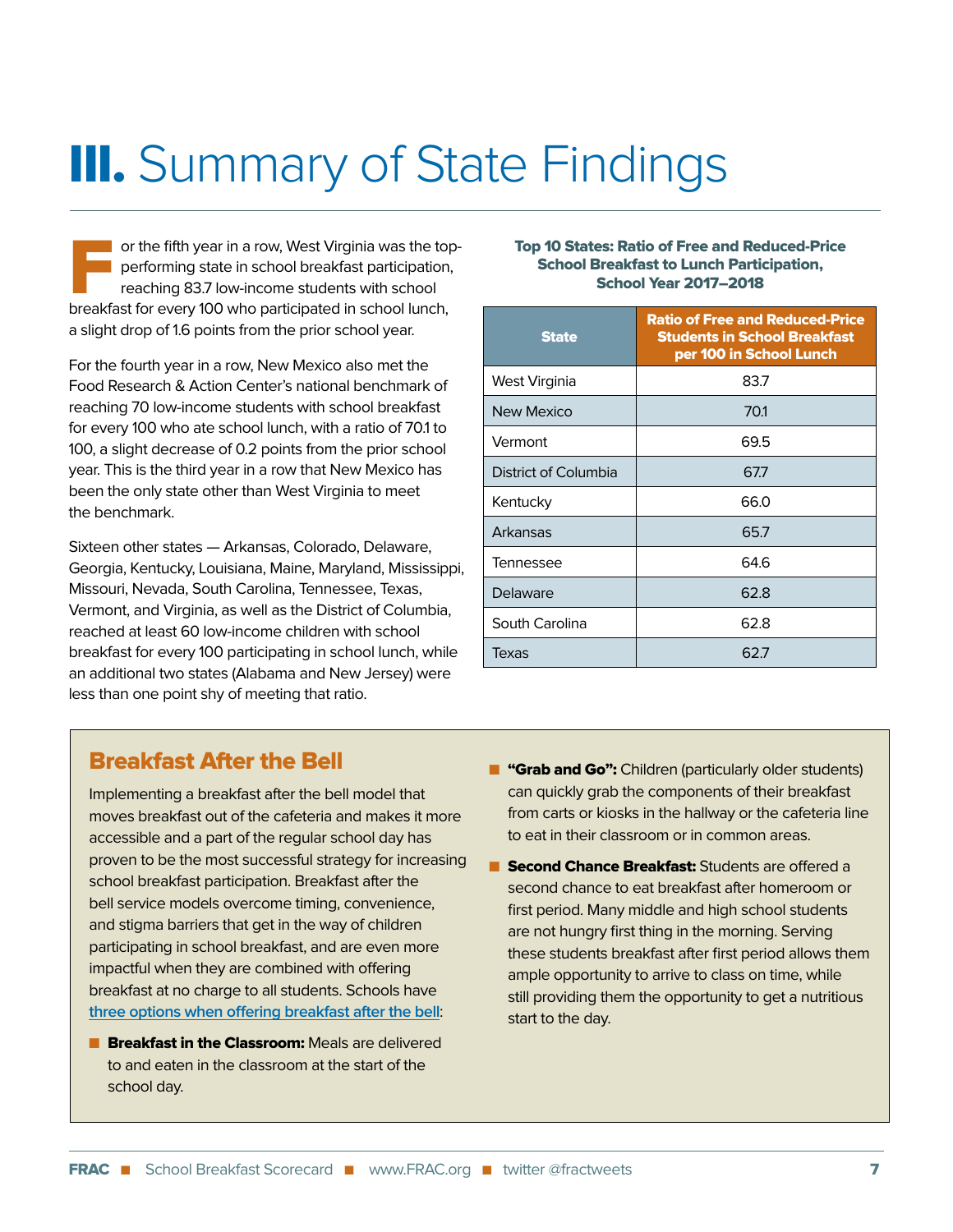Five states — Florida, Louisiana, Montana, New York, and Virginia — saw an increase in the number of participants of at least 5 percent in the 2017–2018 school year when compared to the prior school year. When comparing the ratio of low-income students participating in school breakfast for every 100 participating in school lunch, Montana jumped from 34th among the states in school year 2016–2017 to 23rd in school year 2017–2018 — the largest increase in rank among all states. The state saw an increase of 3,220 low-income students participating in school breakfast compared to the prior year, an increase of 12.3 percent. This resulted in a ratio of 58.9 free and reduced-priced students participating in school breakfast for every 100 participating in school lunch, an increase of 6.9 points over the prior school year. Among the four other states, New York saw an 8.5 percent increase in the number of free and reduced-priced students participating in breakfast; Florida, a 7.5 percent increase; Louisiana, a 6.9 percent increase; and Virginia, a 6.8 percent increase.

While school breakfast participation among low-income students increased nationally, 28 states served fewer lowincome children in school year 2017–2018 compared to the prior year. Of these 28 states, 20 saw decreases between 1 and 6.5 percent in the number of low-income students participating in breakfast. Eight states saw a decrease of less than 1 percent.

# New York's Participation Continues to Grow

New York saw the largest increase in the number of low-income students participating in school breakfast in school year 2017–2018, with over 56,000 more low-income students participating in school breakfast than the prior school year. This increase is due in large part to the New York City Department of Education's multi-year rollout of a districtwide breakfast after the bell program in its elementary schools, combined with the implementation of community eligibility districtwide in the 2017–2018 school year.

Utah remained the lowest-performing state in school year 2017–2018, serving breakfast to 39.4 students for every 100 who received lunch, a 0.2 percent decrease compared to the prior school year. Eight additional states — Hawaii, Illinois, Iowa, Nebraska, New Hampshire, South Dakota, Washington, and Wyoming — failed to reach even half of the low-income students who ate school lunch in the 2017–2018 school year.

#### Top 10 States Based on Percentage Growth in the Number of Free and Reduced-Price Breakfast Participants, School Year 2016–2017 to School Year 2017–2018

| <b>State</b>         | <b>Percent Increase of Free and</b><br><b>Reduced-Price Students in</b><br><b>School Breakfast Program</b> |
|----------------------|------------------------------------------------------------------------------------------------------------|
| Montana              | 12.3%                                                                                                      |
| New York             | 8.5%                                                                                                       |
| Florida              | 7.5%                                                                                                       |
| Louisiana            | 6.9%                                                                                                       |
| Virginia             | $6.8\%$                                                                                                    |
| District of Columbia | 4.6%                                                                                                       |
| <b>Illinois</b>      | 4.2%                                                                                                       |
| Nebraska             | 4.1%                                                                                                       |
| North Dakota         | 3.7%                                                                                                       |
| Vermont              | 3.7%                                                                                                       |

#### Bottom 10 States: Ratio of Free and Reduced-Price School Breakfast to Lunch Participation, School Year 2017–2018

| <b>State</b>    | <b>Ratio of Free and Reduced-Price</b><br><b>Students in School Breakfast per</b><br><b>100 in School Lunch</b> |
|-----------------|-----------------------------------------------------------------------------------------------------------------|
| Kansas          | 50.0                                                                                                            |
| <b>Illinois</b> | 49.7                                                                                                            |
| Washington      | 46.9                                                                                                            |
| South Dakota    | 46.3                                                                                                            |
| Wyoming         | 46.1                                                                                                            |
| <b>Nebraska</b> | 441                                                                                                             |
| New Hampshire   | 43.8                                                                                                            |
| lowa            | 43.7                                                                                                            |
| Hawaii          | 39.7                                                                                                            |
| Utah            | 39.4                                                                                                            |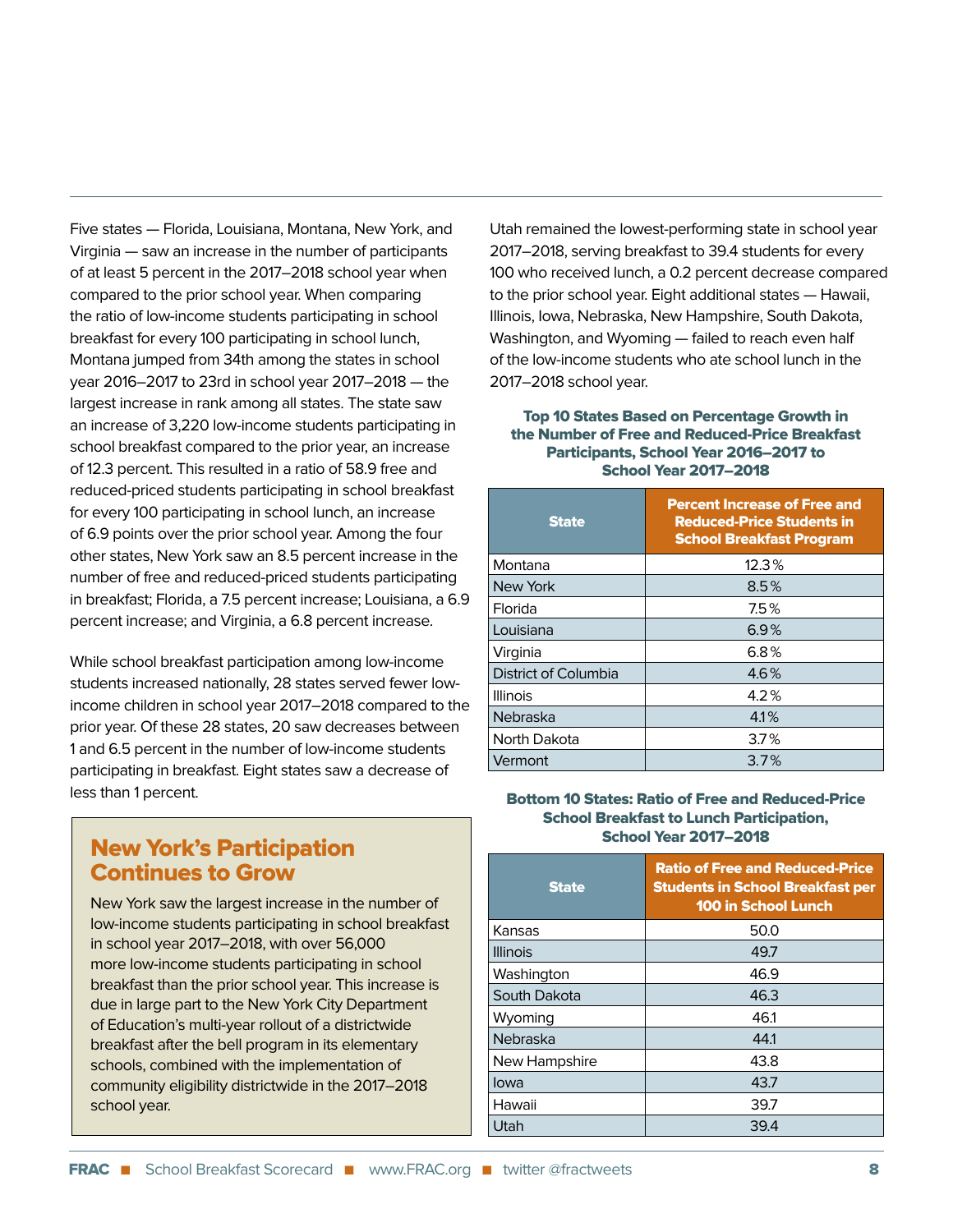# The Fiscal Cost of Low Participation

Low participation in the School Breakfast Program is costly on many levels. Students miss out on the educational and health benefits associated with eating school breakfast, while states and school districts miss out on substantial federal funding. Only two states met the Food Research & Action Center's challenging but attainable goal of reaching 70 low-income students with school breakfast for every 100 participating in school lunch, proving there is ample opportunity for growth in many states.

For the District of Columbia and the 48 states that did not meet this goal, the Food Research & Action Center measures the number of additional children who would have started the school day with a nutritious breakfast, as well as the additional funding that the state would have received if it had achieved this goal. In total, over \$804.7 million in federal funding for low-income children was left on the table in the 2017–2018 school year, with 12 states each passing up more than \$20 million in additional federal funding. The three largest states — California, Florida, and New York — together missed out on more than \$255 million.

## School Participation

In 38 states and the District of Columbia, 90 percent or more of schools that operated the National School Lunch Program also offered the School Breakfast Program in the 2017–2018 school year. The number of schools offering breakfast compared to lunch is an important indicator of access to the School Breakfast Program. More should be done to increase breakfast service, especially in states with low school participation in the School Breakfast Program.

In Arkansas, Delaware, South Carolina, Texas, and the District of Columbia, almost all (99 percent or more) schools that offered school lunch also offered school breakfast in the 2017–2018 school year. Illinois, Massachusetts, Nebraska, New Jersey, and Wisconsin were the lowest performers in terms of school participation in the School Breakfast Program — in each of these states, less than 85 percent of the schools that offered lunch also offered breakfast in the 2017–2018 school year.

#### Top 10 States for School Participation, School Year 2017–2018

| <b>State</b>         | <b>Ratio of Schools Offering</b><br><b>Breakfast to Schools</b><br><b>Offering Lunch</b> |
|----------------------|------------------------------------------------------------------------------------------|
| Texas                | 99.8                                                                                     |
| South Carolina       | 99.7                                                                                     |
| Delaware             | 99.6                                                                                     |
| District of Columbia | 99.1                                                                                     |
| Arkansas             | 99.0                                                                                     |
| West Virginia        | 98.9                                                                                     |
| North Carolina       | 98.7                                                                                     |
| Florida              | 98.6                                                                                     |
| Maryland             | 98.6                                                                                     |
| Tennessee            | 98.5                                                                                     |

#### Bottom 10 States for School Participation, School Year 2017–2018

| <b>State</b>         | <b>Ratio of Schools Offering</b><br><b>Breakfast to Schools</b><br><b>Offering Lunch</b> |
|----------------------|------------------------------------------------------------------------------------------|
| Ohio                 | 88.4                                                                                     |
| Minnesota            | 88.0                                                                                     |
| South Dakota         | 86.2                                                                                     |
| Connecticut          | 85.3                                                                                     |
| Colorado             | 85.1                                                                                     |
| <b>Massachusetts</b> | 84.5                                                                                     |
| <b>Illinois</b>      | 841                                                                                      |
| Nebraska             | 83.5                                                                                     |
| Wisconsin            | 82.8                                                                                     |
| New Jersey           | 82.6                                                                                     |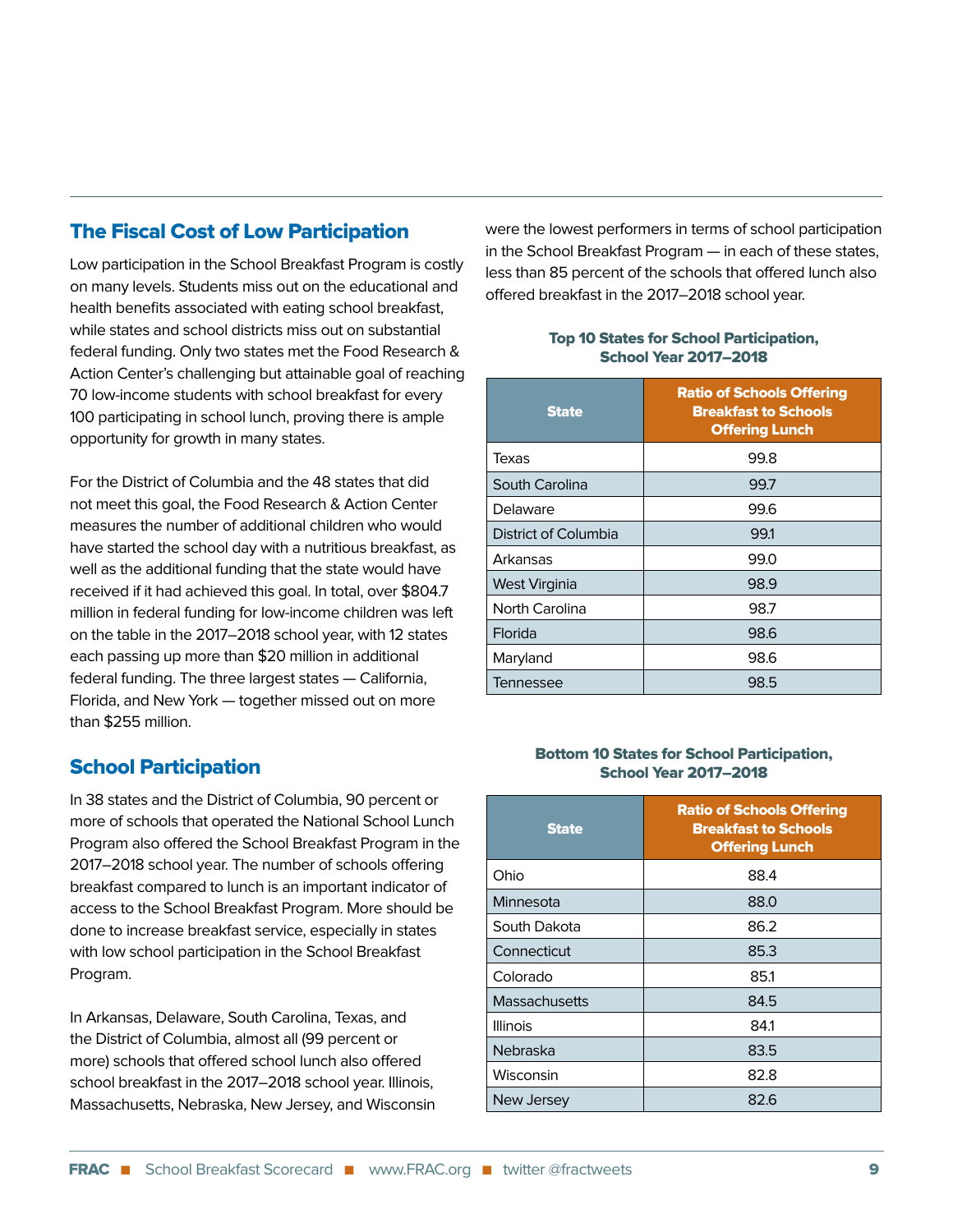# IV. Best Practices in the 2017–2018 School Year

# Community Eligibility Continues to Grow

In the 2017–2018 school year, over 24,000 schools with<br>a student enrollment of more than 11.6 million students<br>participated in community eligibility, a federal option<br>that allows high-poverty schools to offer free breakfas n the 2017–2018 school year, over 24,000 schools with a student enrollment of more than 11.6 million students participated in community eligibility, a federal option lunch to all students. This represents an increase of more than 4,000 schools and 1.9 million children compared to the prior school year.<sup>5</sup> Community eligibility has continued to grow since it first became available nationwide in the 2014–2015 school year, and remains a popular option among high-poverty schools and school districts as a way to ensure that all students have access to school meals, while simultaneously easing administrative burdens.

Since its initial rollout, best practices have been established to ensure broad implementation of community eligibility by high-poverty schools and school districts. These include strategies to maximize federal reimbursements to support the financial viability of adopting community eligibility, such as implementing breakfast in the classroom, providing afterschool meals, offering healthy and appealing meals, and tracking popular menu items.

There still remains room to increase the number of schools adopting community eligibility. Advocates should continue to work with state and local stakeholders to build support for the provision and effectively communicate with all parties to address issues that have thus far discouraged some eligible schools and school districts from participating, such as challenges associated with the loss of traditional school meal application data and low direct certification rates. Additionally, eligible schools and school districts should analyze their school finances to determine if community eligibility is a viable option. For more information, see the Food Research & Action Center's **[Community Eligibility webpage](http://www.frac.org/community-eligibility )**.

# Community Eligibility's Impact on School Breakfast

Many of the states that are leading the way in school breakfast participation — Kentucky, New Mexico, Vermont, West Virginia, and the District of Columbia — have broadly implemented community eligibility. Since community eligibility offers breakfast at no charge to all students, and makes it easier for schools to implement breakfast after the bell service models, community eligibility helps schools overcome the primary barriers to school breakfast participation timing and stigma.



<sup>5</sup> Food Research & Action Center. (2018). Community Eligibility Database, May 2018. Available at: **<http://frac.org/community-eligibility-database>**. Accessed on November 27, 2018.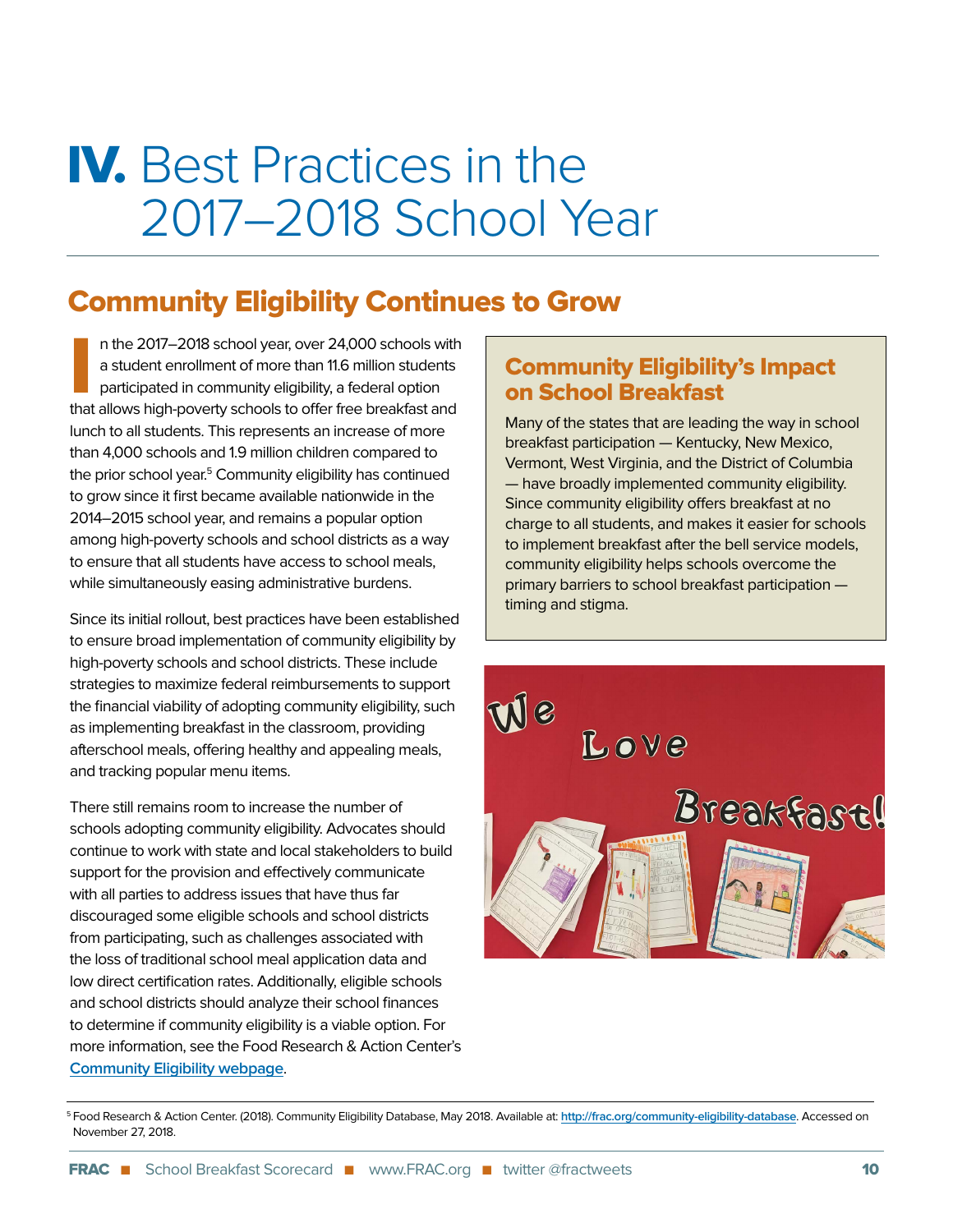# How Community Eligibility Works

Authorized by the Healthy, Hunger-Free Kids Act of 2010, and phased in first in select states and then nationwide, the Community Eligibility Provision allows high-poverty schools to offer breakfast and lunch free of charge to all students and to realize significant administrative savings by eliminating school meal applications. Any district, group of schools in a district, or school with 40 percent or more "identified students" — children who are eligible for free school meals who already are identified as such by means other than an individual household application — can choose to participate.

"Identified students" include

- $\blacksquare$  children who are directly certified for free school meals through data matching because their households receive SNAP, TANF, or FDPIR benefits, or, in some states, Medicaid benefits;
- $\blacksquare$  children who are certified for free meals without an application because they are homeless, migrant, enrolled in Head Start, or in foster care.

Community eligibility schools are reimbursed for meals served, based on a formula. Because of evidence that the ratio of all eligible children-to-children in these identified categories would be 1.6-to-1, Congress built that into the formula. Reimbursements to the school are calculated by multiplying the percentage of identified students by 1.6 to determine the percentage of meals that will be reimbursed at the federal free rate. For example, a school with 50 percent identified students would be reimbursed at the free rate for 80 percent of the meals eaten (50 multiplied by 1.6 = 80), and 20 percent at the paid rate.

School districts also may choose to participate districtwide or group schools however they choose if the district or group has an overall identified student percentage of 40 percent or higher.

Find out which schools in your state or community are participating or are eligible for the Community Eligibility Provision with the Food Research & Action Center's **[database](http://frac.org/community-eligibility-database/)**.

## State School Breakfast Legislation

School breakfast legislation offers an important opportunity to overcome some important barriers to participating in school breakfast, especially as the growth in school breakfast participation has begun to slow and a significant gap between school breakfast and lunch participation remains. Successful approaches include requiring all or some schools to operate breakfast in the classroom or another alternative service model, requiring high-poverty schools to offer breakfast at no charge to all students, and eliminating the reduced-price copayment.

Many of the states with the strongest breakfast participation have passed legislation: Nevada, New Mexico, and the District of Columbia require high-poverty schools (both traditional and charter schools) to implement an alternative service model. The District of Columbia also

offers free breakfast in all public schools. West Virginia requires all schools to implement an alternative service model and encourages schools to offer breakfast for free. Texas requires high-poverty schools to offer free breakfast to all students.

Most recently, Illinois, New Jersey, New York, and Washington have passed legislation that requires highpoverty schools to implement alternative service models. California has required schools with the highest poverty rates to offer free breakfast and lunch, and Maryland passed legislation to phase in the elimination of the reduced-price copayment for breakfast and lunch. For more information on state legislation and policies that support school breakfast participation, refer to the Food Research & Action Center's **[School Meals Legislation and](http://www.frac.org/wp-content/uploads/state_leg_table_scorecard.pdf)  [2017–2018 Funding Chart](http://www.frac.org/wp-content/uploads/state_leg_table_scorecard.pdf)**.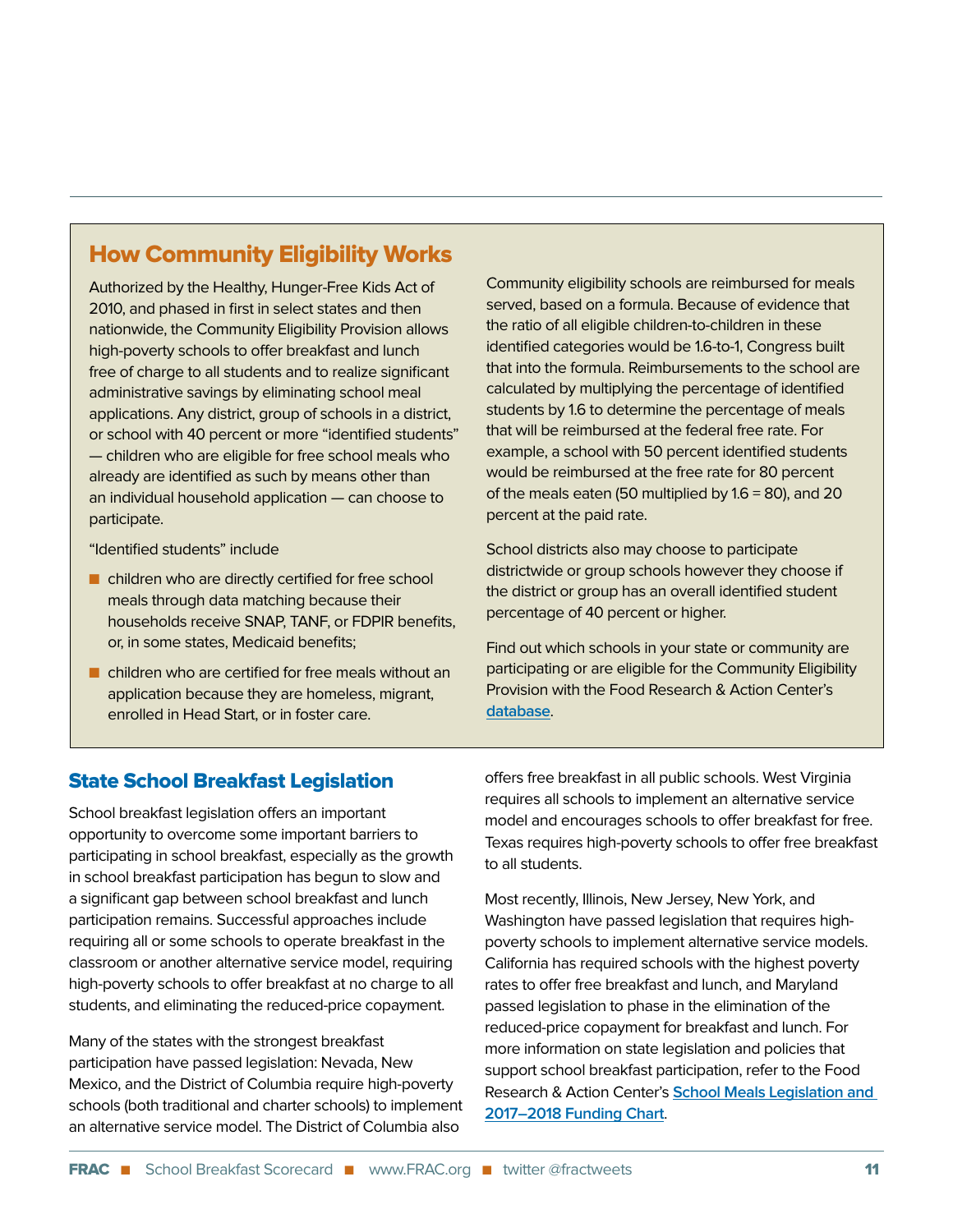# Unpaid School Meal Fee Policies

The Healthy, Hunger-Free Kids Act of 2010 required the U.S. Department of Agriculture (USDA) to examine schools' policies related to unpaid school meal fees and determine the feasibility of national standards for such policies. In 2016, USDA published **[guidance](https://fns-prod.azureedge.net/sites/default/files/cn/SP23-2017os.pdf)** requiring all school districts participating in the School Breakfast Program and National School Lunch Program to establish and clearly communicate a local meal charge policy for the 2017–2018 school year by July 1, 2017. A school district's policy guides schools on how to handle situations when students who are not certified for free school meals arrive in the cafeteria without cash in hand or in their school meals account. The policy impacts two categories of students: those who are not certified for free or reduced-price school meals and are charged the meal price set by the school district; and those who are certified for reduced-price school meals and are charged 30 cents per day for breakfast and 40 cents for lunch.

USDA did not establish national standards for these policies, nor set any baseline of protections for school districts or states to provide students and their families. All policies, however, should prohibit students from being singled out or embarrassed if they are unable to pay for their school meal; require schools to directly communicate with the parent or guardian — not the students — about unpaid school meal debt; take steps to qualify students for free or reduced-price school meals, when they are eligible, if they have unpaid

school meal debt; and support a positive school environment. Two best practices — offering free breakfast to all students and eliminating the reducedprice copayment — can help reduce dramatically unpaid school meal debt, while increasing school breakfast participation.

States can develop a policy to be implemented by all participating school districts or provide guidelines for school districts to create a policy that complies with the state requirement. Since 2017, 14 states — including California, New Mexico, New York, and Oregon have passed legislation requiring school districts in their respective states to create policies that protect children from stigma, and ensure that eligible families are certified for school meal benefits. A number of additional states are considering setting policy through legislation. Some states, such as West Virginia, have established guidelines to protect students from stigma (through administrative action, without passing state legislation) that all school districts must follow when creating their policy.

For more information on this issue, including model policies, see the Food Research & Action Center's resources: **[Establishing Unpaid Meal Fee Policies:](http://frac.org/wp-content/uploads/frac-unpaid-meal-fees-policy-guide.pdf)  [Best Practices to Ensure Access and Prevent Stigma](http://frac.org/wp-content/uploads/frac-unpaid-meal-fees-policy-guide.pdf)**; **[Unpaid School Meal Fees: A Review of 50 Large](http://frac.org/wp-content/uploads/unpaid-school-meal-fees-review-50-large-district-policies-1.pdf)  [Districts](http://frac.org/wp-content/uploads/unpaid-school-meal-fees-review-50-large-district-policies-1.pdf)**; and **[Best Practices for Engaging Households](http://frac.org/wp-content/uploads/best-practices-engaging-households-about-school-meal-debt.pdf)  [About School Meal Debt](http://frac.org/wp-content/uploads/best-practices-engaging-households-about-school-meal-debt.pdf)**.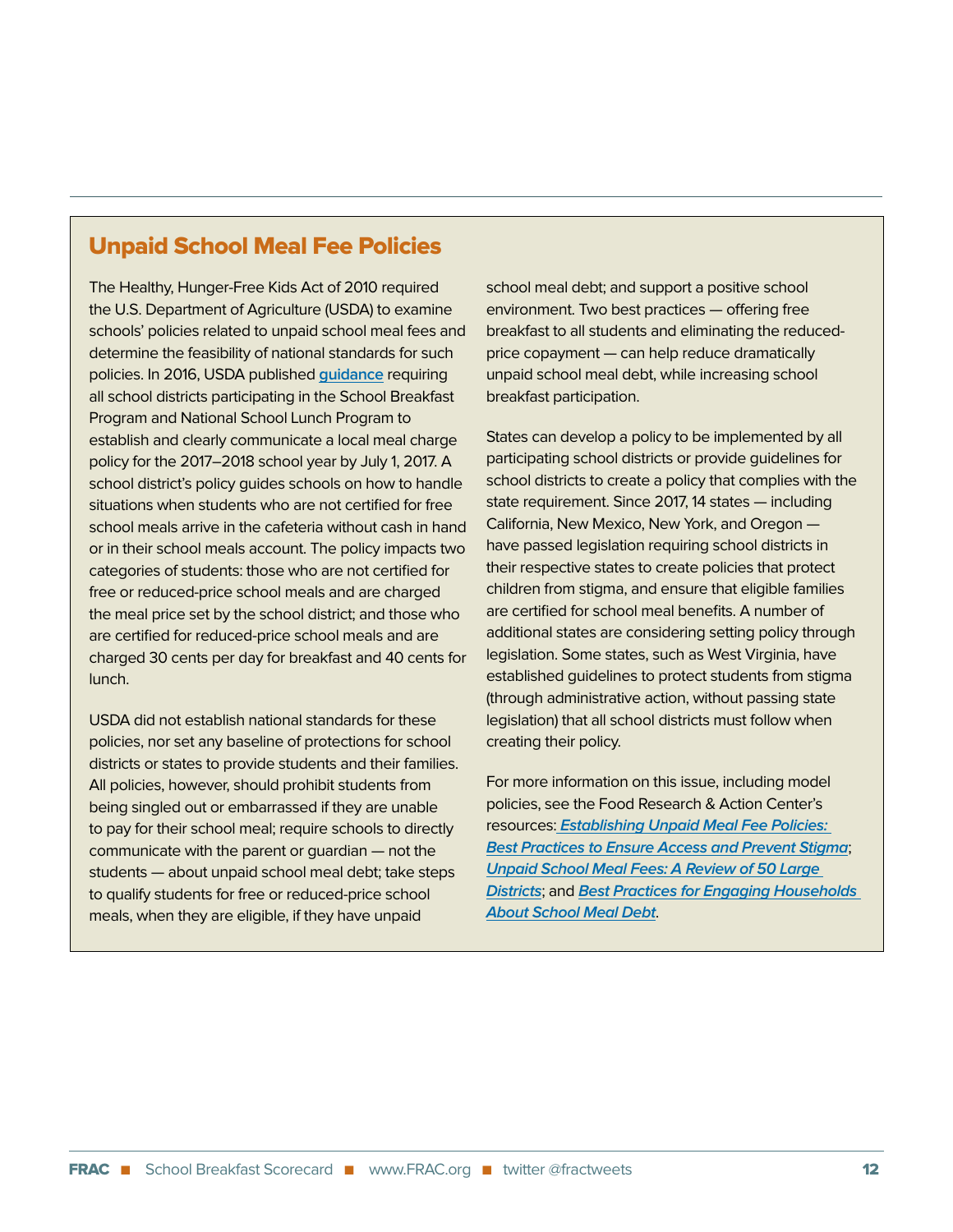# V. Conclusion

he School Breakfast Program served nearly 12.5 million low-income students in the 2017–2018 school year, an increase of 1.2 percent from the previous year. This growth occurred even as the improving economy reduced the number of low-income students. The best practices that are driving increased participation — offering free breakfast to all students through community eligibility, and serving meals through breakfast after the bell service models — continue to help schools overcome the common barriers associated with the program, such as timing, convenience, and stigma, all of which lead to decreased participation.

Even as national participation increased, and a handful of states dramatically grew participation, a majority of states'

participation rates remained flat or slightly decreased in the 2017–2018 school year. These states, as well as those that have not met the Food Research & Action Center's national benchmark of serving school breakfast to 70 low-income students for every 100 who participate in school lunch, should redouble their efforts to increase participation and promote best practices. Many more states should pass school breakfast legislation as a vehicle for increasing school breakfast participation, just as a growing number of states have done. Collaboration among the U.S. Department of Agriculture, state child nutrition agencies, policymakers, educators, and antihunger advocates is necessary to ensure all students start the day with a healthy school breakfast.

*The best practices that are driving increased participation offering free breakfast to all students through community eligibility, and serving meals through breakfast after the bell service models continue to help schools overcome the common barriers associated with the program, such as timing, convenience, and stigma.*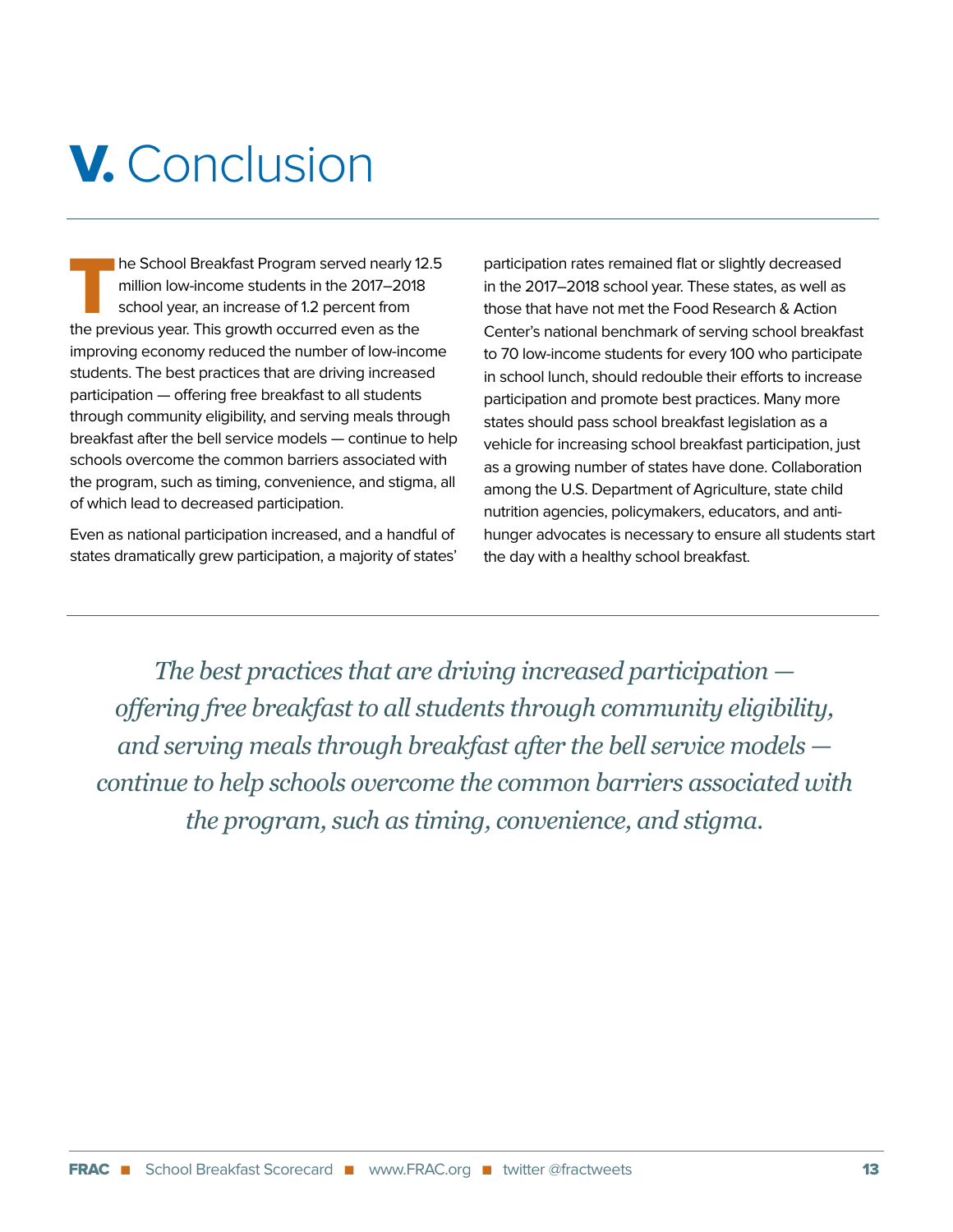# Technical Notes

The data in this report are collected from the U.S. Department of Agriculture (USDA) and an annual survey of state child nutrition officials conducted by the Food Research & Action Center (FRAC). This report does not include data for students or schools that participate in school meal programs in Puerto Rico, Guam, the U.S. Virgin Islands, or Department of Defense schools.

Due to rounding, totals in the tables may not add up to 100 percent.

Student participation data for the 2017–2018 school year and prior years are based on daily averages of the number of breakfasts and lunches served on school days during the nine months from September through May of each year, as provided by USDA. States report to USDA the number of meals they serve each month. These numbers may undergo later revisions by states as accounting procedures find errors, or other estimates become confirmed.

For consistency, all USDA data used in this report are from the states' 90-day revisions of the monthly reports. The 90-day revisions are the final required reports from the states, but states have the option to change numbers at any time after that point.

Based on information from USDA, FRAC applies a formula (divide average daily participation by an attendance factor) to adjust numbers upwards to account for children who were absent from school on a particular day. In previous releases of the School Breakfast Scorecard, FRAC used an attendance factor of 0.938, but after consultation with USDA, this report uses an attendance factor of 0.927 to adjust the average daily participation numbers in breakfast and lunch for both the 2016–2017 school year and the 2017–2018 school year. As a result, the 2016–2017

school year participation data in this report do not match the 2016–2017 data in the previous School Breakfast Scorecard released in 2018.

The number of participating schools is reported by states to USDA in October of the relevant school year. The number includes not only public schools, but also private schools, residential child care institutions, and other institutions that operate school meal programs. FRAC's School Breakfast Scorecard uses the October number, which is verified by FRAC with state officials, and FRAC provides an opportunity for state officials to update or correct the school numbers.

For each state, FRAC calculates the average daily number of children receiving free or reduced-price breakfasts for every 100 children who were receiving free or reducedprice lunches during the same school year. Based on the top states' performance, FRAC has set an attainable benchmark of every state reaching a ratio of 70 children receiving free or reduced-price school breakfast for every 100 receiving free or reduced-price school lunch. FRAC then calculates the number of additional children who would be reached if each state reached this 70-to-100 ratio. FRAC multiplies this unserved population by the reimbursement rate for breakfast for each state's average number of school days of breakfast during the 2017–2018 school year.

FRAC assumes each state's mix of free and reducedprice students would apply to any new participants, and conservatively assumes that no additional students' meals are reimbursed at the somewhat higher rate that severe-need schools receive for breakfast. Severe-need schools are those where more than 40 percent of lunches served in the second preceding school year were free or reduced-price.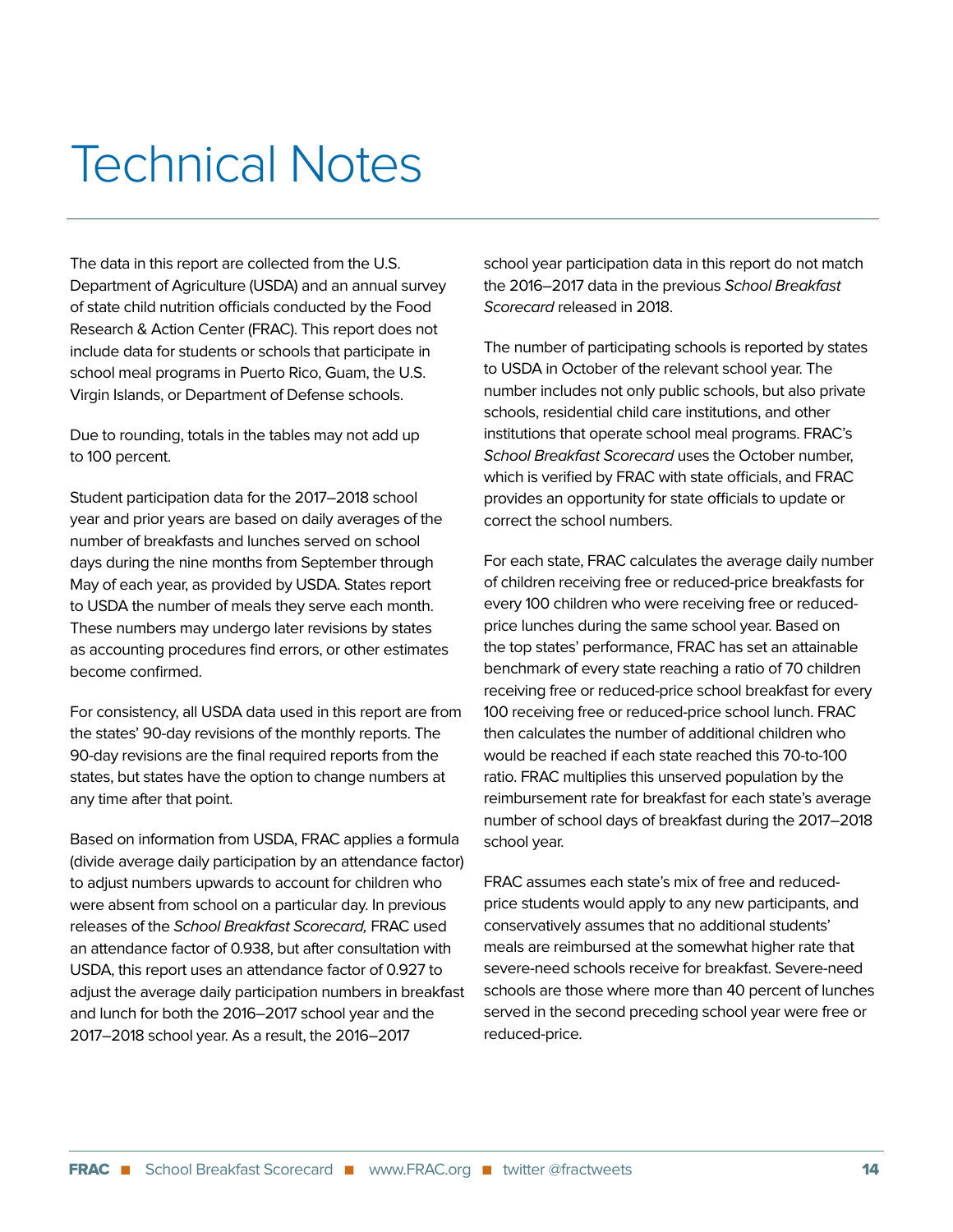### Table 1:

# Low-Income Student Participation in School Lunch (NSLP) and School Breakfast (SBP), School Years 2016–2017<sup>1</sup> and 2017–2018

|                         | <b>School Year 2016–2017</b>                                     |                                            |                                                                       |                       | <b>School Year 2017–2018</b>                                     | <b>Change</b>                              | <b>Percent</b><br><b>Change in</b>                             |                       |                                                |                                                       |
|-------------------------|------------------------------------------------------------------|--------------------------------------------|-----------------------------------------------------------------------|-----------------------|------------------------------------------------------------------|--------------------------------------------|----------------------------------------------------------------|-----------------------|------------------------------------------------|-------------------------------------------------------|
| <b>State</b>            | Free &<br><b>Reduced-</b><br>Price (F&RP)<br><b>SBP Students</b> | <b>F&amp;RP</b><br>NSLP<br><b>Students</b> | <b>F&amp;RP</b><br><b>Students in</b><br>SBP per 100 Among<br>in NSLP | Rank<br><b>States</b> | Free &<br><b>Reduced-</b><br>Price (F&RP)<br><b>SBP Students</b> | <b>F&amp;RP</b><br>NSLP<br><b>Students</b> | <b>F&amp;RP</b><br>Students in<br>SBP per 100 Among<br>in NSLP | Rank<br><b>States</b> | in Ratio<br>of SBP<br>to NSLP<br>Participation | <b>Number</b><br>of F&RP<br><b>Students</b><br>in SBP |
| Alabama                 | 232,162                                                          | 390.761                                    | 59.4                                                                  | 18                    | 227.749                                                          | 381,580                                    | 59.7                                                           | 20                    | 0.3                                            | $-1.9%$                                               |
| Alaska                  | 23,200                                                           | 41,932                                     | 55.3                                                                  | 28                    | 22,984                                                           | 41.672                                     | 55.2                                                           | 29                    | $-0.1$                                         | $-0.9%$                                               |
| Arizona                 | 271,267                                                          | 498,770                                    | 54.4                                                                  | 29                    | 269,293                                                          | 488,816                                    | 55.1                                                           | 30                    | 0.7                                            | $-0.7%$                                               |
| Arkansas                | 156,351                                                          | 244,907                                    | 63.8                                                                  | 8                     | 157,877                                                          | 240,289                                    | 65.7                                                           | 6                     | 1.9                                            | 1.0%                                                  |
| California              | 1.467.517                                                        | 2,607,025                                  | 56.3                                                                  | 26                    | 1,451,915                                                        | 2,582,731                                  | 56.2                                                           | 28                    | $-0.1$                                         | $-1.1%$                                               |
| Colorado                | 144,723                                                          | 242,230                                    | 59.7                                                                  | 14                    | 142,030                                                          | 235,143                                    | 60.4                                                           | 17                    | 0.7                                            | $-1.9%$                                               |
| Connecticut             | 89,238                                                           | 173,091                                    | 51.6                                                                  | 38                    | 91,829                                                           | 178,530                                    | 51.4                                                           | 37                    | $-0.2$                                         | 2.9%                                                  |
| Delaware                | 42,158                                                           | 67,658                                     | 62.3                                                                  | 12                    | 41,979                                                           | 66,831                                     | 62.8                                                           | 8                     | 0.5                                            | $-0.4%$                                               |
| District of Columbia    | 30,885                                                           | 45,610                                     | 67.7                                                                  | 3                     | 32,317                                                           | 47,708                                     | 67.7                                                           | $\overline{4}$        | 0.0                                            | 4.6%                                                  |
| Florida                 | 737,239                                                          | 1,443,648                                  | 51.1                                                                  | 39                    | 792,185                                                          | 1,548,519                                  | 51.2                                                           | 40                    | 0.1                                            | 7.5%                                                  |
| Georgia                 | 561,059                                                          | 939,141                                    | 59.7                                                                  | 15                    | 553,981                                                          | 922,180                                    | 60.1                                                           | 19                    | 0.4                                            | $-1.3%$                                               |
| Hawaii                  | 27,571                                                           | 65,925                                     | 41.8                                                                  | 49                    | 26,170                                                           | 65,867                                     | 39.7                                                           | 50                    | $-2.1$                                         | $-5.1%$                                               |
| Idaho                   | 58,786                                                           | 100,197                                    | 58.7                                                                  | 22                    | 54,956                                                           | 96,490                                     | 57.0                                                           | 26                    | $-1.7$                                         | $-6.5%$                                               |
| Illinois                | 394,128                                                          | 828,363                                    | 47.6                                                                  | 43                    | 410,643                                                          | 825,852                                    | 49.7                                                           | 43                    | 2.1                                            | 4.2%                                                  |
| Indiana                 | 232,114                                                          | 450,019                                    | 51.6                                                                  | 37                    | 233,605                                                          | 455,988                                    | 51.2                                                           | 38                    | $-0.4$                                         | 0.6%                                                  |
| lowa                    | 81,271                                                           | 185,668                                    | 43.8                                                                  | 47                    | 80,426                                                           | 184,169                                    | 43.7                                                           | 49                    | $-0.1$                                         | $-1.0%$                                               |
| Kansas                  | 99,579                                                           | 198,337                                    | 50.2                                                                  | 40                    | 96,866                                                           | 193,888                                    | 50.0                                                           | 42                    | $-0.2$                                         | $-2.7%$                                               |
| Kentucky                | 279,333                                                          | 429,456                                    | 65.0                                                                  | 5                     | 283,974                                                          | 430,425                                    | 66.0                                                           | 5                     | 1.0                                            | 1.7%                                                  |
| Louisiana               | 261,596                                                          | 459,191                                    | 57.0                                                                  | 25                    | 279,739                                                          | 460,391                                    | 60.8                                                           | 16                    | 3.8                                            | 6.9%                                                  |
| Maine                   | 37,550                                                           | 61,782                                     | 60.8                                                                  | 13<br>9               | 36,802                                                           | 59,874                                     | 61.5                                                           | 13                    | 0.7                                            | $-2.0%$                                               |
| Marvland                | 201,869                                                          | 318,768                                    | 63.3                                                                  |                       | 195,775                                                          | 315,147                                    | 62.1                                                           | 12                    | $-1.2$                                         | $-3.0%$                                               |
| Massachusetts           | 182,488                                                          | 346,293                                    | 52.7                                                                  | 33                    | 186,747                                                          | 347,189                                    | 53.8                                                           | 33                    | 1.1                                            | 2.3%                                                  |
| Michigan                | 334,280                                                          | 563,531                                    | 59.3                                                                  | 20<br>30              | 331,976                                                          | 563,343                                    | 58.9                                                           | 22<br>32              | $-0.4$                                         | $-0.7%$<br>0.4%                                       |
| Minnesota               | 157,997<br>188,818                                               | 293,031<br>316,502                         | 53.9<br>59.7                                                          | 16                    | 158,570<br>185,268                                               | 289,591<br>308,253                         | 54.8<br>60.1                                                   | 18                    | 0.9<br>0.4                                     | $-1.9%$                                               |
| Mississippi<br>Missouri | 226,548                                                          | 380,177                                    | 59.6                                                                  | 17                    | 226,474                                                          | 371,665                                    | 60.9                                                           | 15                    | 1.3                                            | 0.0%                                                  |
| Montana                 | 26,259                                                           | 50,515                                     | 52.0                                                                  | 34                    | 29,479                                                           | 50,041                                     | 58.9                                                           | 23                    | 6.9                                            | 12.3%                                                 |
| Nebraska                | 54,821                                                           | 128,208                                    | 42.8                                                                  | 48                    | 57,068                                                           | 129,298                                    | 44.1                                                           | 47                    | 1.3                                            | 4.1%                                                  |
| Nevada                  | 117,647                                                          | 184,216                                    | 63.9                                                                  | $\overline{7}$        | 114,691                                                          | 184,484                                    | 62.2                                                           | 11                    | $-1.7$                                         | $-2.5%$                                               |
| New Hampshire           | 15,454                                                           | 37,599                                     | 41.1                                                                  | 50                    | 15,513                                                           | 35,389                                     | 43.8                                                           | 48                    | 2.7                                            | 0.4%                                                  |
| New Jersey              | 273,212                                                          | 459,992                                    | 59.4                                                                  | 19                    | 267,998                                                          | 453,791                                    | 59.1                                                           | 21                    | $-0.3$                                         | $-1.9%$                                               |
| New Mexico              | 131,451                                                          | 187,055                                    | 70.3                                                                  | $\overline{2}$        | 128,556                                                          | 183,284                                    | 70.1                                                           | $\overline{2}$        | $-0.2$                                         | $-2.2%$                                               |
| New York                | 661,178                                                          | 1.272.502                                  | 52.0                                                                  | 35                    | 717,607                                                          | 1,384,373                                  | 51.8                                                           | 36                    | $-0.2$                                         | 8.5%                                                  |
| North Carolina          | 403,442                                                          | 690,988                                    | 58.4                                                                  | 24                    | 397,039                                                          | 681,966                                    | 58.2                                                           | 24                    | $-0.2$                                         | $-1.6%$                                               |
| North Dakota            | 16,729                                                           | 33,752                                     | 49.6                                                                  | 42                    | 17,351                                                           | 34,236                                     | 50.7                                                           | 41                    | 1.1                                            | 3.7%                                                  |
| Ohio                    | 376,196                                                          | 671,182                                    | 56.0                                                                  | 27                    | 373,380                                                          | 658,813                                    | 56.7                                                           | 27                    | 0.7                                            | $-0.7%$                                               |
| Oklahoma                | 192,783                                                          | 330,049                                    | 58.4                                                                  | 23                    | 188,879                                                          | 326.695                                    | 57.8                                                           | 25                    | $-0.6$                                         | $-2.0%$                                               |
| Oregon                  | 119,181                                                          | 221,569                                    | 53.8                                                                  | 31                    | 118,377                                                          | 215,096                                    | 55.0                                                           | 31                    | 1.2                                            | $-0.7%$                                               |
| Pennsylvania            | 340,219                                                          | 680,569                                    | 50.0                                                                  | 41                    | 352,458                                                          | 688,140                                    | 51.2                                                           | 39                    | 1.2                                            | 3.6%                                                  |
| Rhode Island            | 28,624                                                           | 54,213                                     | 52.8                                                                  | 32                    | 27,672                                                           | 52,702                                     | 52.5                                                           | 34                    | $-0.3$                                         | $-3.3%$                                               |
| South Carolina          | 232,152                                                          | 372,439                                    | 62.3                                                                  | 11                    | 231,515                                                          | 368,719                                    | 62.8                                                           | 9                     | 0.5                                            | $-0.3%$                                               |
| South Dakota            | 23,899                                                           | 51,826                                     | 46.1                                                                  | 44                    | 23,007                                                           | 49,649                                     | 46.3                                                           | 45                    | 0.2                                            | $-3.7%$                                               |
| Tennessee               | 337,694                                                          | 519,712                                    | 65.0                                                                  | 6                     | 333,413                                                          | 515,934                                    | 64.6                                                           | 7                     | $-0.4$                                         | $-1.3%$                                               |
| Texas                   | 1,635,462                                                        | 2,602,181                                  | 62.8                                                                  | 10                    | 1,670,472                                                        | 2,666,261                                  | 62.7                                                           | 10 <sup>°</sup>       | $-0.1$                                         | 2.1%                                                  |
| Utah                    | 67,776                                                           | 171,323                                    | 39.6                                                                  | 51                    | 65,572                                                           | 166,263                                    | 39.4                                                           | 51                    | $-0.2$                                         | $-3.3%$                                               |
| Vermont                 | 18,252                                                           | 27,583                                     | 66.2                                                                  | $\overline{4}$        | 18,922                                                           | 27,224                                     | 69.5                                                           | 3                     | 3.3                                            | 3.7%                                                  |
| Virginia                | 262,364                                                          | 442,592                                    | 59.3                                                                  | 21                    | 280,210                                                          | 457,822                                    | 61.2                                                           | 14                    | 1.9                                            | 6.8%                                                  |
| Washington              | 166,173                                                          | 365,100                                    | 45.5                                                                  | 45                    | 166,162                                                          | 354,622                                    | 46.9                                                           | 44                    | 1.4                                            | 0.0%                                                  |
| West Virginia           | 119,765                                                          | 140,476                                    | 85.3                                                                  | $\mathbf{1}$          | 122,378                                                          | 146,284                                    | 83.7                                                           | $\mathbf{1}$          | $-1.6$                                         | 2.2%                                                  |
| Wisconsin               | 151,296                                                          | 292,689                                    | 51.7                                                                  | 36                    | 150,866                                                          | 287,665                                    | 52.4                                                           | 35                    | 0.7                                            | $-0.3%$                                               |
| Wyoming                 | 11,738                                                           | 26,716                                     | 43.9                                                                  | 46                    | 11,773                                                           | 25,542                                     | 46.1                                                           | 46                    | 2.2                                            | 0.3%                                                  |
| <b>TOTAL</b>            | 12,303,493                                                       | 21,707,056                                 | 56.7                                                                  |                       | 12,452,485                                                       | 21,846,422                                 | 57.0                                                           |                       | 0.3                                            | 1.2%                                                  |

<sup>1</sup> The 2016–2017 school year participation data in this report do not match the 2016–2017 data in the previous School Breakfast Scorecard released in 2018, due to a revision in the attendance factor FRAC uses to adjust the average daily participation numbers in breakfast and lunch. In previous releases of the School Breakfast Scorecard, FRAC used an attendance factor of 0.938, but after consultation with USDA, this report uses an attendance factor of 0.927 for both the 2016–2017 school year and the 2017–2018 school year.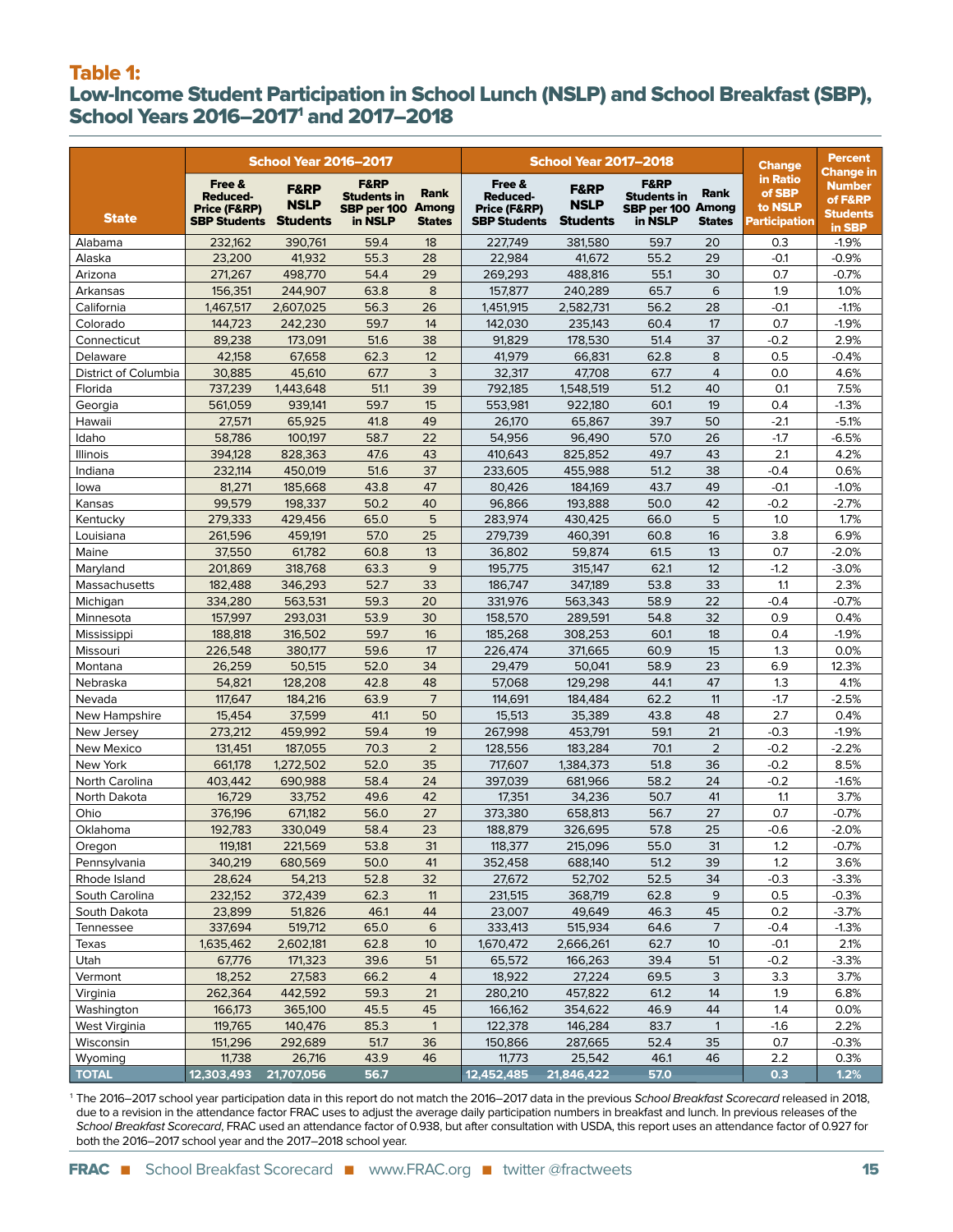### Table 2: School Participation in School Lunch (NSLP) and School Breakfast (SBP), School Years 2016–2017 and 2017–2018

|                            |                              | <b>School Year 2016-2017</b>  |                                                            |                              | <b>School Year 2017-2018</b> |                               |                                                     |                       | <b>Percent</b>                                                       |  |
|----------------------------|------------------------------|-------------------------------|------------------------------------------------------------|------------------------------|------------------------------|-------------------------------|-----------------------------------------------------|-----------------------|----------------------------------------------------------------------|--|
| <b>State</b>               | <b>SBP</b><br><b>Schools</b> | <b>NSLP</b><br><b>Schools</b> | <b>SBP Schools</b><br>as % of NSLP Among<br><b>Schools</b> | <b>Rank</b><br><b>States</b> | <b>SBP</b><br><b>Schools</b> | <b>NSLP</b><br><b>Schools</b> | <b>SBP Schools</b><br>as % of NSLP Among<br>Schools | Rank<br><b>States</b> | <b>Change in</b><br><b>Number of</b><br><b>SBP</b><br><b>Schools</b> |  |
| Alabama                    | 1,437                        | 1,478                         | 97.2%                                                      | 14                           | 1,435                        | 1,477                         | 97.2%                                               | 17                    | $-0.1%$                                                              |  |
| Alaska                     | 387                          | 436                           | 88.8%                                                      | 41                           | 405                          | 437                           | 92.7%                                               | 34                    | 4.7%                                                                 |  |
| Arizona                    | 1,701                        | 1,801                         | 94.4%                                                      | 24                           | 1,724                        | 1,815                         | 95.0%                                               | 25                    | 1.4%                                                                 |  |
| Arkansas                   | 1,053                        | 1,054                         | 99.9%                                                      | $\overline{2}$               | 1,080                        | 1,091                         | 99.0%                                               | 5                     | 2.6%                                                                 |  |
| California                 | 8,880                        | 9,967                         | 89.1%                                                      | 39                           | 8,867                        | 9.698                         | 91.4%                                               | 36                    | $-0.1%$                                                              |  |
| Colorado                   | 1,455                        | 1,730                         | 84.1%                                                      | 47                           | 1,489                        | 1,749                         | 85.1%                                               | 46                    | 2.3%                                                                 |  |
| Connecticut                | 886                          | 1,045                         | 84.8%                                                      | 45                           | 879                          | 1,031                         | 85.3%                                               | 45                    | $-0.8%$                                                              |  |
| Delaware                   | 263                          | 264                           | 99.6%                                                      | $\overline{4}$               | 248                          | 249                           | 99.6%                                               | 3                     | $-5.7%$                                                              |  |
| District of Columbia       | 206                          | 223                           | 92.4%                                                      | 31                           | 229                          | 231                           | 99.1%                                               | $\overline{4}$        | 11.2%                                                                |  |
| Florida                    | 3,783                        | 3,835                         | 98.6%                                                      | 6                            | 3,866                        | 3,920                         | 98.6%                                               | 8                     | 2.2%                                                                 |  |
| Georgia                    | 2,312                        | 2,379                         | 97.2%                                                      | 15                           | 2,313                        | 2,380                         | 97.2%                                               | 16                    | 0.0%                                                                 |  |
| Hawaii                     | 285                          | 292                           | 97.6%                                                      | 13                           | 285                          | 293                           | 97.3%                                               | 15                    | 0.0%                                                                 |  |
| Idaho                      | 669                          | 698                           | 95.8%                                                      | 18                           | 663                          | 692                           | 95.8%                                               | 22                    | $-0.9%$                                                              |  |
| <b>Illinois</b>            | 3,399                        | 4,094                         | 83.0%                                                      | 49                           | 3,393                        | 4,036                         | 84.1%                                               | 48                    | $-0.2%$                                                              |  |
| Indiana                    | 1,945                        | 2,142                         | 90.8%                                                      | 36                           | 1,945                        | 2,132                         | 91.2%                                               | 39                    | 0.0%                                                                 |  |
| lowa                       | 1,301                        | 1,399                         | 93.0%                                                      | 30                           | 1,281                        | 1,375                         | 93.2%                                               | 33                    | $-1.5%$                                                              |  |
| Kansas                     | 1,391                        | 1,485                         | 93.7%                                                      | 27                           | 1,267                        | 1,353                         | 93.6%                                               | 29                    | $-8.9%$                                                              |  |
| Kentucky                   | 1,294                        | 1,359                         | 95.2%                                                      | 21                           | 1,269                        | 1,300                         | 97.6%                                               | 13                    | $-1.9%$                                                              |  |
| Louisiana                  | 1,455                        | 1,527                         | 95.3%                                                      | 20                           | 1,450                        | 1,526                         | 95.0%                                               | 24                    | $-0.3%$                                                              |  |
| Maine                      | 594                          | 616                           | 96.4%                                                      | 16                           | 591                          | 610                           | 96.9%                                               | 19                    | $-0.5%$                                                              |  |
| Maryland                   | 1,468                        | 1,489                         | 98.6%                                                      | 8                            | 1,462                        | 1,483                         | 98.6%                                               | 9                     | $-0.4%$                                                              |  |
| Massachusetts              | 1,813                        | 2,179                         | 83.2%                                                      | 48                           | 1,834                        | 2,171                         | 84.5%                                               | 47                    | 1.2%                                                                 |  |
| Michigan                   | 3,050                        | 3,331                         | 91.6%                                                      | 32                           | 3,021                        | 3,301                         | 91.5%                                               | 35                    | $-1.0%$                                                              |  |
| Minnesota                  | 1,765                        | 2,013                         | 87.7%                                                      | 42                           | 1,753                        | 1,993                         | 88.0%                                               | 43                    | $-0.7%$                                                              |  |
| Mississippi                | 859                          | 907                           | 94.7%                                                      | 23                           | 868                          | 908                           | 95.6%                                               | 23                    | 1.0%                                                                 |  |
| Missouri                   | 2,307                        | 2,477                         | 93.1%                                                      | 29                           | 2,302                        | 2,460                         | 93.6%                                               | 31                    | $-0.2%$                                                              |  |
| Montana                    | 731                          | 815                           | 89.7%                                                      | 37                           | 734                          | 804                           | 91.3%                                               | 38                    | 0.4%                                                                 |  |
| Nebraska                   | 777                          | 923                           | 84.2%                                                      | 46                           | 775                          | 928                           | 83.5%                                               | 49                    | $-0.3%$                                                              |  |
| Nevada                     | 573                          | 604                           | 94.9%                                                      | 22                           | 583                          | 623                           | 93.6%                                               | 30                    | 1.7%                                                                 |  |
| New Hampshire              | 404                          | 443                           | 91.2%                                                      | 35                           | 400                          | 438                           | 91.3%                                               | 37                    | $-1.0%$                                                              |  |
| New Jersey                 | 2,150                        | 2,641                         | 81.4%                                                      | 50                           | 2,172                        | 2,630                         | 82.6%                                               | 51                    | 1.0%                                                                 |  |
| New Mexico                 | 848                          | 898                           | 94.4%                                                      | 25                           | 861                          | 893                           | 96.4%                                               | 20                    | 1.5%                                                                 |  |
| New York                   | 5,623                        | 5,997                         | 93.8%                                                      | 26                           | 5,563                        | 5,864                         | 94.9%                                               | 26                    | $-1.1%$                                                              |  |
| North Carolina             | 2,525                        | 2,560                         | 98.6%                                                      | $\overline{7}$               | 2,538                        | 2,571                         | 98.7%                                               | 7                     | 0.5%                                                                 |  |
| North Dakota               | 366                          | 409                           | 89.5%                                                      | 38<br>43                     | 364                          | 410                           | 88.8%                                               | 41<br>42              | $-0.5%$                                                              |  |
| Ohio                       | 3,208                        | 3,665                         | 87.5%                                                      |                              | 3,247                        | 3,674                         | 88.4%                                               |                       | 1.2%                                                                 |  |
| Oklahoma                   | 1,817                        | 1,859                         | 97.7%                                                      | 12                           | 1,779                        | 1,807                         | 98.5%                                               | 11                    | $-2.1%$                                                              |  |
| Oregon                     | 1,266                        | 1,325                         | 95.5%                                                      | 19                           | 1,275                        | 1,325                         | 96.2%                                               | 21                    | 0.7%                                                                 |  |
| Pennsylvania               | 3,170                        | 3,476                         | 91.2%                                                      | 34                           | 3,215                        | 3,442                         | 93.4%                                               | 32                    | 1.4%                                                                 |  |
| Rhode Island               | 369                          | 375                           | 98.4%                                                      | 10 <sup>°</sup>              | 357                          | 368                           | 97.0%                                               | 18                    | $-3.3%$                                                              |  |
| South Carolina             | 1,190<br>738                 | 1,192<br>852                  | 99.8%<br>86.6%                                             | 3<br>44                      | 1,188<br>613                 | 1,191<br>711                  | 99.7%<br>86.2%                                      | $\overline{2}$<br>44  | $-0.2%$<br>$-16.9%$                                                  |  |
| South Dakota               |                              |                               |                                                            |                              |                              |                               |                                                     |                       |                                                                      |  |
| Tennessee                  | 1,758                        | 1,788                         | 98.3%                                                      | 11                           | 1,815                        | 1,843                         | 98.5%                                               | 10                    | 3.2%                                                                 |  |
| Texas<br>Utah              | 8,425<br>853                 | 8,408<br>961                  | 100.2%<br>88.8%                                            | $\mathbf{1}$<br>40           | 7,853<br>867                 | 7,872<br>968                  | 99.8%<br>89.6%                                      | $\overline{1}$<br>40  | -6.8%<br>1.6%                                                        |  |
|                            | 321                          |                               |                                                            |                              |                              |                               |                                                     |                       |                                                                      |  |
| Vermont                    | 1,935                        | 333<br>1,964                  | 96.4%<br>98.5%                                             | 17<br>9                      | 338<br>1,945                 | 347<br>1,983                  | 97.4%<br>98.1%                                      | 14<br>12              | 5.3%<br>0.5%                                                         |  |
| Virginia<br>Washington     | 1,875                        | 2,007                         | 93.4%                                                      | 28                           | 1,920                        | 2,032                         | 94.5%                                               | 27                    | 2.4%                                                                 |  |
|                            | 730                          |                               | 98.9%                                                      | 5                            |                              |                               |                                                     | 6                     |                                                                      |  |
| West Virginia<br>Wisconsin | 1,979                        | 738<br>2,433                  | 81.3%                                                      | 51                           | 722<br>2,034                 | 730<br>2,456                  | 98.9%<br>82.8%                                      | 50                    | $-1.1%$<br>2.8%                                                      |  |
| Wyoming                    | 289                          | 316                           | 91.5%                                                      | 33                           | 300                          | 318                           | 94.3%                                               | 28                    | 3.8%                                                                 |  |
| <b>TOTAL</b>               | 89,878                       | 97,202                        | 92.5%                                                      |                              | 89,377                       | 95,939                        | 93.2%                                               |                       | $-0.6%$                                                              |  |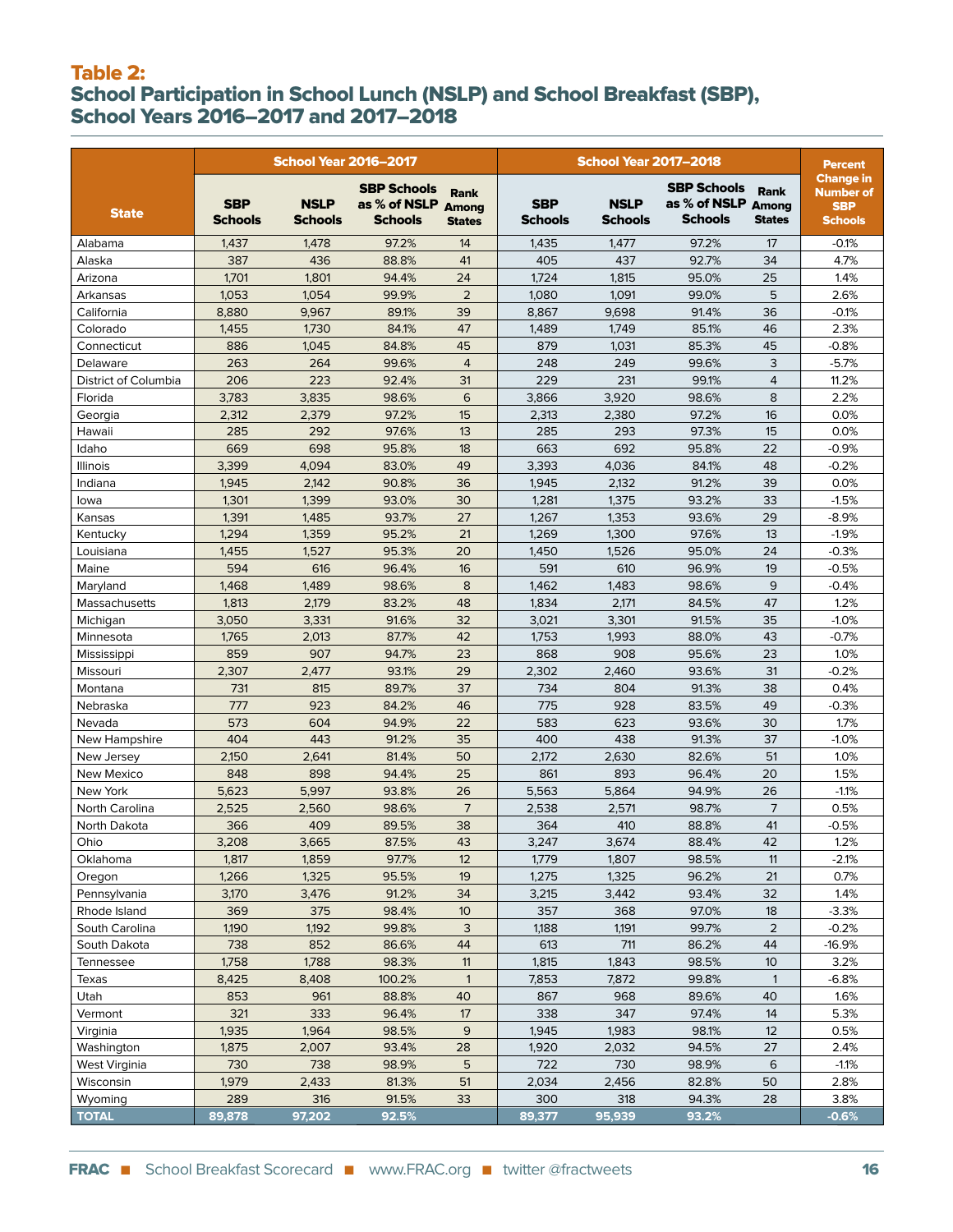# Table 3: Average Daily Student Participation in School Breakfast Program (SBP), School Year 2017–2018

|                      | <b>Free (F) SBP Students</b> |                | <b>Reduced Price (RP)</b> | <b>SBP Students</b> | <b>Total F&amp;RP</b><br><b>SBP Students</b> |                | <b>Paid SBP Students</b> |                | <b>Total SBP</b> |
|----------------------|------------------------------|----------------|---------------------------|---------------------|----------------------------------------------|----------------|--------------------------|----------------|------------------|
| <b>State</b>         | <b>Number</b>                | <b>Percent</b> | <b>Number</b>             | <b>Percent</b>      | <b>Number</b>                                | <b>Percent</b> | Number                   | <b>Percent</b> | <b>Students</b>  |
| Alabama              | 216,384                      | 81.1%          | 11,365                    | 4.3%                | 227,749                                      | 85.4%          | 39,066                   | 14.6%          | 266,815          |
| Alaska               | 21,946                       | 81.9%          | 1,037                     | 3.9%                | 22,984                                       | 85.8%          | 3,812                    | 14.2%          | 26,796           |
| Arizona              | 248,707                      | 79.2%          | 20,586                    | 6.6%                | 269,293                                      | 85.8%          | 44,566                   | 14.2%          | 313,860          |
| Arkansas             | 141,826                      | 74.9%          | 16,051                    | 8.5%                | 157,877                                      | 83.4%          | 31,375                   | 16.6%          | 189,252          |
| California           | 1,303,524                    | 76.4%          | 148,390                   | 8.7%                | 1,451,915                                    | 85.1%          | 254,141                  | 14.9%          | 1,706,056        |
| Colorado             | 122.174                      | 67.4%          | 19,857                    | 10.9%               | 142,030                                      | 78.3%          | 39.333                   | 21.7%          | 181,364          |
| Connecticut          | 87,953                       | 81.7%          | 3,876                     | 3.6%                | 91,829                                       | 85.3%          | 15,820                   | 14.7%          | 107,649          |
| Delaware             | 40,800                       | 76.7%          | 1,178                     | 2.2%                | 41,979                                       | 78.9%          | 11,214                   | 21.1%          | 53,193           |
| District of Columbia | 32,009                       | 85.3%          | 307                       | 0.8%                | 32,317                                       | 86.1%          | 5,219                    | 13.9%          | 37,536           |
| Florida              | 771,275                      | 88.3%          | 20,910                    | 2.4%                | 792,185                                      | 90.7%          | 81,382                   | 9.3%           | 873,567          |
| Georgia              | 521,373                      | 80.9%          | 32,609                    | 5.1%                | 553,981                                      | 86.0%          | 90,193                   | 14.0%          | 644,174          |
| Hawaii               | 23,632                       | 72.3%          | 2,539                     | 7.8%                | 26,170                                       | 80.1%          | 6,512                    | 19.9%          | 32,683           |
| Idaho                | 48,325                       | 63.9%          | 6,631                     | 8.8%                | 54,956                                       | 72.7%          | 20,637                   | 27.3%          | 75,593           |
| Illinois             | 403,456                      | 91.8%          | 7,187                     | 1.6%                | 410,643                                      | 93.5%          | 28,622                   | 6.5%           | 439,265          |
| Indiana              | 212,964                      | 75.4%          | 20,641                    | 7.3%                | 233,605                                      | 82.7%          | 48,933                   | 17.3%          | 282,538          |
| lowa                 | 73,716                       | 72.1%          | 6,710                     | 6.6%                | 80,426                                       | 78.6%          | 21,886                   | 21.4%          | 102,311          |
| Kansas               | 84,918                       | 71.7%          | 11,949                    | 10.1%               | 96,866                                       | 81.8%          | 21,606                   | 18.2%          | 118,472          |
| Kentucky             | 280,810                      | 88.6%          | 3,163                     | 1.0%                | 283,974                                      | 89.6%          | 32,935                   | 10.4%          | 316,908          |
| Louisiana            | 274,720                      | 91.0%          | 5,019                     | 1.7%                | 279,739                                      | 92.7%          | 22,097                   | 7.3%           | 301,836          |
| Maine                | 32.855                       | 65.5%          | 3,948                     | 7.9%                | 36,802                                       | 73.3%          | 13,388                   | 26.7%          | 50,190           |
| Maryland             | 175,560                      | 66.0%          | 20,215                    | 7.6%                | 195,775                                      | 73.6%          | 70,336                   | 26.4%          | 266,111          |
| Massachusetts        | 180,829                      | 86.0%          | 5,918                     | 2.8%                | 186,747                                      | 88.8%          | 23,574                   | 11.2%          | 210,321          |
| Michigan             | 314,084                      | 78.9%          | 17,892                    | 4.5%                | 331,976                                      | 83.4%          | 66,025                   | 16.6%          | 398,001          |
| Minnesota            | 132,948                      | 56.0%          | 25,622                    | 10.8%               | 158,570                                      | 66.7%          | 79,012                   | 33.3%          | 237,583          |
| Mississippi          | 176,180                      | 87.7%          | 9,088                     | 4.5%                | 185,268                                      | 92.3%          | 15,542                   | 7.7%           | 200,809          |
| Missouri             | 206,101                      | 71.5%          | 20,373                    | 7.1%                | 226,474                                      | 78.6%          | 61,814                   | 21.4%          | 288,288          |
| Montana              | 27,232                       | 71.4%          | 2,246                     | 5.9%                | 29,479                                       | 77.3%          | 8,666                    | 22.7%          | 38,144           |
| Nebraska             | 48,683                       | 60.8%          | 8,385                     | 10.5%               | 57,068                                       | 71.2%          | 23,033                   | 28.8%          | 80,101           |
| Nevada               | 104,878                      | 77.1%          | 9,813                     | 7.2%                | 114,691                                      | 84.3%          | 21,301                   | 15.7%          | 135,992          |
| New Hampshire        | 13,887                       | 64.1%          | 1,626                     | 7.5%                | 15,513                                       | 71.6%          | 6,149                    | 28.4%          | 21,663           |
| New Jersey           | 250,190                      | 77.1%          | 17,808                    | 5.5%                | 267,998                                      | 82.6%          | 56,370                   | 17.4%          | 324,368          |
| New Mexico           | 124,799                      | 84.5%          | 3,756                     | 2.5%                | 128,556                                      | 87.1%          | 19,063                   | 12.9%          | 147,618          |
| New York             | 702,735                      | 90.8%          | 14,872                    | 1.9%                | 717,607                                      | 92.7%          | 56,700                   | 7.3%           | 774,306          |
| North Carolina       | 374,944                      | 81.8%          | 22,095                    | 4.8%                | 397,039                                      | 86.6%          | 61,532                   | 13.4%          | 458,572          |
| North Dakota         | 14,908                       | 53.5%          | 2,443                     | 8.8%                | 17,351                                       | 62.3%          | 10,507                   | 37.7%          | 27,858           |
| Ohio                 | 352,848                      | 78.4%          | 20,532                    | 4.6%                | 373,380                                      | 83.0%          | 76,440                   | 17.0%          | 449,820          |
| Oklahoma             | 173,535                      | 75.5%          | 15,344                    | 6.7%                | 188,879                                      | 82.2%          | 40,834                   | 17.8%          | 229,713          |
| Oregon               | 108,681                      | 74.0%          | 9,696                     | 6.6%                | 118,377                                      | 80.6%          | 28,559                   | 19.4%          | 146,936          |
| Pennsylvania         | 341,880                      | 84.7%          | 10,578                    | 2.6%                | 352,458                                      | 87.3%          | 51,214                   | 12.7%          | 403,672          |
| Rhode Island         | 25,956                       | 76.6%          | 1,715                     | 5.1%                | 27,672                                       | 81.6%          | 6,225                    | 18.4%          | 33,897           |
| South Carolina       | 221,793                      | 82.6%          | 9,722                     | 3.6%                | 231,515                                      | 86.2%          | 36,952                   | 13.8%          | 268,467          |
| South Dakota         | 20,883                       | 72.2%          | 2,124                     | 7.3%                | 23,007                                       | 79.5%          | 5,928                    | 20.5%          | 28,935           |
| Tennessee            | 319,061                      | 82.4%          | 14,351                    | 3.7%                | 333,413                                      | 86.1%          | 53,920                   | 13.9%          | 387,332          |
| Texas                | 1,585,090                    | 82.9%          | 85,382                    | 4.5%                | 1,670,472                                    | 87.3%          | 242,293                  | 12.7%          | 1,912,765        |
| Utah                 | 56,885                       | 66.2%          | 8,687                     | 10.1%               | 65,572                                       | 76.3%          | 20,353                   | 23.7%          | 85,925           |
| Vermont              | 16,611                       | 65.3%          | 2,311                     | 9.1%                | 18,922                                       | 74.3%          | 6,531                    | 25.7%          | 25,453           |
| Virginia             | 255,807                      | 72.9%          | 24,402                    | 7.0%                | 280,210                                      | 79.8%          | 70,745                   | 20.2%          | 350,955          |
| Washington           | 145,578                      | 73.1%          | 20,584                    | 10.3%               | 166,162                                      | 83.4%          | 33,085                   | 16.6%          | 199,247          |
| West Virginia        | 120,116                      | 80.2%          | 2,261                     | 1.5%                | 122,378                                      | 81.8%          | 27,308                   | 18.2%          | 149,686          |
| Wisconsin            | 141,039                      | 73.8%          | 9,827                     | 5.1%                | 150,866                                      | 78.9%          | 40,265                   | 21.1%          | 191,130          |
| Wyoming              | 9,831                        | 60.1%          | 1,942                     | 11.9%               | 11,773                                       | 72.0%          | 4,578                    | 28.0%          | 16,351           |
| <b>TOTAL</b>         | 11,686,921                   | 80.0%          | 765,564                   | 5.2%                | 12,452,485                                   | 85.2%          | 2,157,591                | 14.8%          | 14,610,076       |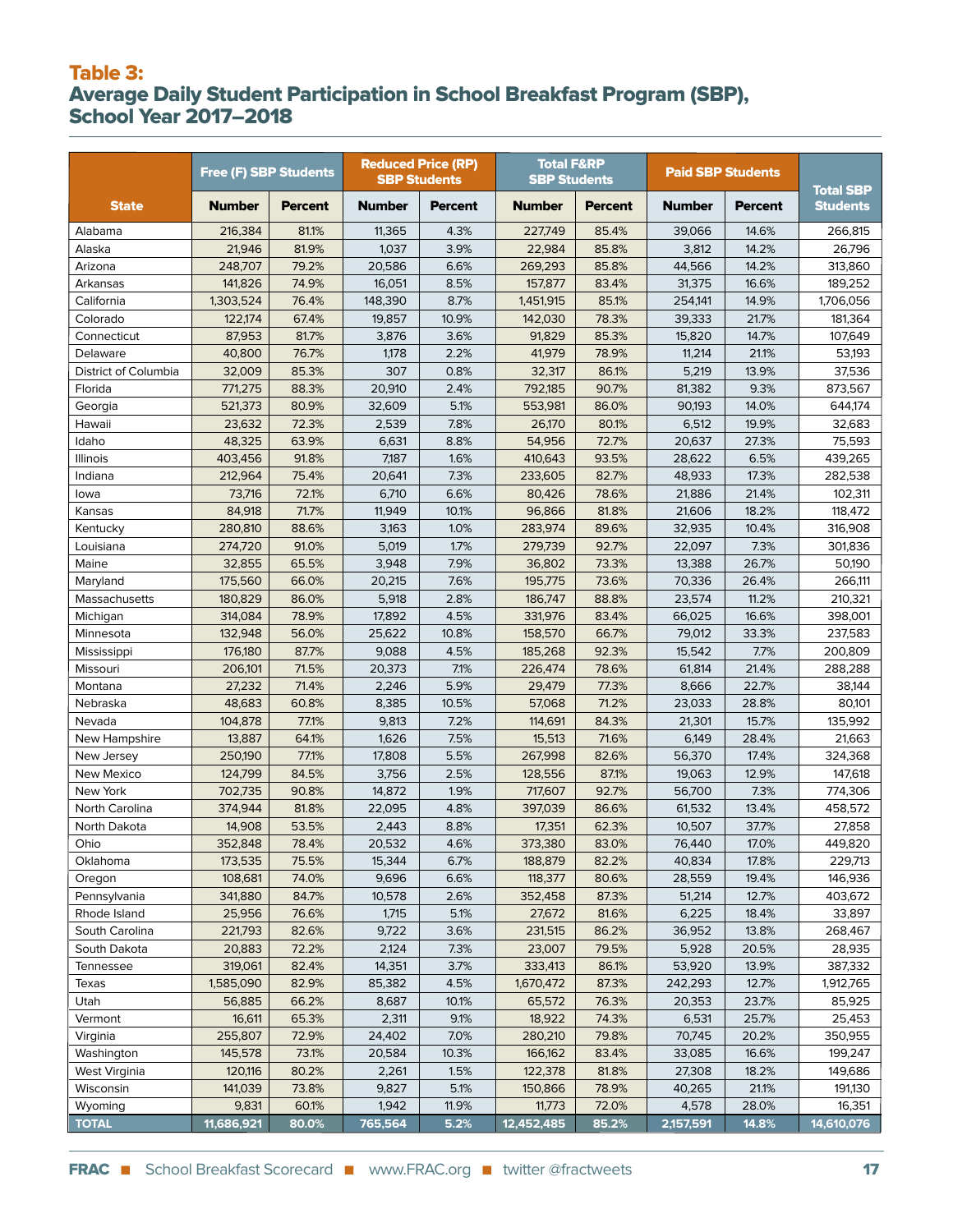### Table 4:

# Additional Participation and Funding if 70 Low-Income Students Were Served School Breakfast (SBP) Per 100 Served School Lunch (NSLP), School Year 2017–2018

| <b>State</b>         | <b>Actual Total Free &amp;</b><br><b>Reduced Price (F&amp;RP)</b><br><b>SBP Students</b> | <b>F&amp;RP Students</b><br>in SBP per 100<br>in NSLP | <b>Total F&amp;RP</b><br><b>Students if 70 SBP</b><br>per 100 NSLP | <b>Additional F&amp;RP</b><br><b>Students if 70 SBP</b><br>per 100 NSLP | <b>Additional Annual</b><br><b>Funding if 70 SBP</b><br>per 100 NSLP F&RP |
|----------------------|------------------------------------------------------------------------------------------|-------------------------------------------------------|--------------------------------------------------------------------|-------------------------------------------------------------------------|---------------------------------------------------------------------------|
| Alabama              | 227,749                                                                                  | 59.7                                                  | 267,106                                                            | 39,357                                                                  | <b>Students</b><br>\$11,173,901                                           |
| Alaska               | 22,984                                                                                   | 55.2                                                  | 29,170                                                             | 6,186                                                                   | \$1,757,833                                                               |
| Arizona              | 269,293                                                                                  | 55.1                                                  | 342,171                                                            | 72,878                                                                  | \$20,595,936                                                              |
| Arkansas             | 157,877                                                                                  | 65.7                                                  | 168,202                                                            | 10,326                                                                  | \$2,905,312                                                               |
| California           | 1,451,915                                                                                | 56.2                                                  | 1,807,912                                                          | 355,997                                                                 | \$100,157,873                                                             |
| Colorado             | 142,030                                                                                  | 60.4                                                  | 164,600                                                            | 22,570                                                                  | \$6,308,147                                                               |
| Connecticut          | 91,829                                                                                   | 51.4                                                  | 124,971                                                            | 33,142                                                                  | \$9,422,009                                                               |
| Delaware             | 41,979                                                                                   | 62.8                                                  | 46,781                                                             | 4,803                                                                   | \$1,368,761                                                               |
| District of Columbia | 32,317                                                                                   | 67.7                                                  | 33.395                                                             | 1,078                                                                   | \$308,330                                                                 |
| Florida              | 792,185                                                                                  | 51.2                                                  | 1,083,963                                                          | 291,778                                                                 | \$83,176,075                                                              |
| Georgia              | 553,981                                                                                  | 60.1                                                  | 645,526                                                            | 91,545                                                                  | \$25,950,346                                                              |
| Hawaii               | 26,170                                                                                   | 39.7                                                  | 46,107                                                             | 19,937                                                                  | \$5,614,166                                                               |
| Idaho                | 54,956                                                                                   | 57.0                                                  | 67,543                                                             | 12,587                                                                  | \$3,529,904                                                               |
| Illinois             | 410,643                                                                                  | 49.7                                                  | 578,097                                                            | 167,454                                                                 | \$47,808,452                                                              |
| Indiana              | 233,605                                                                                  | 51.2                                                  | 319,192                                                            | 85,587                                                                  | \$24,137,489                                                              |
|                      |                                                                                          | 43.7                                                  |                                                                    |                                                                         |                                                                           |
| lowa                 | 80,426                                                                                   |                                                       | 128,918<br>135.722                                                 | 48,493                                                                  | \$13,687,853                                                              |
| Kansas<br>Kentucky   | 96,866                                                                                   | 50.0<br>66.0                                          | 301,297                                                            | 38,855<br>17,324                                                        | \$10,891,396<br>\$4,951,363                                               |
|                      | 283,974                                                                                  |                                                       |                                                                    |                                                                         |                                                                           |
| Louisiana            | 279,739                                                                                  | 60.8                                                  | 322,274                                                            | 42,535                                                                  | \$12,142,996                                                              |
| Maine                | 36,802                                                                                   | 61.5                                                  | 41,912                                                             | 5,110                                                                   | \$1,436,272                                                               |
| Maryland             | 195,775                                                                                  | 62.1                                                  | 220,603                                                            | 24,828                                                                  | \$6,983,851                                                               |
| Massachusetts        | 186,747                                                                                  | 53.8                                                  | 243,032                                                            | 56,285                                                                  | \$16,030,401                                                              |
| Michigan             | 331,976                                                                                  | 58.9                                                  | 394,340                                                            | 62,364                                                                  | \$17,693,603                                                              |
| Minnesota            | 158,570                                                                                  | 54.8                                                  | 202,713                                                            | 44,143                                                                  | \$12,290,739                                                              |
| Mississippi          | 185,268                                                                                  | 60.1                                                  | 215,777                                                            | 30,509                                                                  | \$8,663,203                                                               |
| Missouri             | 226,474                                                                                  | 60.9                                                  | 260,166                                                            | 33,692                                                                  | \$9,499,273                                                               |
| Montana              | 29,479                                                                                   | 58.9                                                  | 35,028                                                             | 5,550                                                                   | \$1,568,510                                                               |
| Nebraska             | 57,068                                                                                   | 44.1                                                  | 90,509                                                             | 33,441                                                                  | \$9,334,901                                                               |
| Nevada               | 114,691                                                                                  | 62.2                                                  | 129,139                                                            | 14,447                                                                  | \$4,076,514                                                               |
| New Hampshire        | 15,513                                                                                   | 43.8                                                  | 24,773                                                             | 9,259                                                                   | \$2,603,842                                                               |
| New Jersey           | 267,998                                                                                  | 59.1                                                  | 317,654                                                            | 49,656                                                                  | \$14,057,614                                                              |
| New Mexico           | 128,556                                                                                  | 70.1                                                  | 128.299                                                            | Met Goal                                                                | <b>Met Goal</b>                                                           |
| New York             | 717,607                                                                                  | 51.8                                                  | 969,061                                                            | 251.455                                                                 | \$71,751,180                                                              |
| North Carolina       | 397,039                                                                                  | 58.2                                                  | 477,376                                                            | 80.337                                                                  | \$22,785,880                                                              |
| North Dakota         | 17,351                                                                                   | 50.7                                                  | 23,965                                                             | 6,615                                                                   | \$1,848,463                                                               |
| Ohio                 | 373,380                                                                                  | 56.7                                                  | 461,169                                                            | 87,789                                                                  | \$24,902,378                                                              |
| Oklahoma             | 188,879                                                                                  | 57.8                                                  | 228,687                                                            | 39,808                                                                  | \$11,240,719                                                              |
| Oregon               | 118,377                                                                                  | 55.0                                                  | 150,567                                                            | 32,190                                                                  | \$9,088,529                                                               |
| Pennsylvania         | 352,458                                                                                  | 51.2                                                  | 481,698                                                            | 129,240                                                                 | \$36,819,052                                                              |
| Rhode Island         | 27,672                                                                                   | 52.5                                                  | 36,892                                                             | 9,220                                                                   | \$2,612,112                                                               |
| South Carolina       | 231,515                                                                                  | 62.8                                                  | 258,104                                                            | 26,589                                                                  | \$7,559,160                                                               |
| South Dakota         | 23,007                                                                                   | 46.3                                                  | 34,754                                                             | 11,747                                                                  | \$3,310,765                                                               |
| Tennessee            | 333,413                                                                                  | 64.6                                                  | 361,154                                                            | 27,741                                                                  | \$7,885,353                                                               |
| Texas                | 1,670,472                                                                                | 62.7                                                  | 1,866,383                                                          | 195,911                                                                 | \$55,609,931                                                              |
| Utah                 | 65,572                                                                                   | 39.4                                                  | 116,384                                                            | 50,812                                                                  | \$14,220,121                                                              |
| Vermont              | 18,922                                                                                   | 69.5                                                  | 19,056                                                             | 134                                                                     | \$37,633                                                                  |
| Virginia             | 280,210                                                                                  | 61.2                                                  | 320,475                                                            | 40,266                                                                  | \$11,358,474                                                              |
| Washington           | 166,162                                                                                  | 46.9                                                  | 248,236                                                            | 82,074                                                                  | \$23,003,750                                                              |
| West Virginia        | 122,378                                                                                  | 83.7                                                  | 102,399                                                            | Met Goal                                                                | Met Goal                                                                  |
| Wisconsin            | 150,866                                                                                  | 52.4                                                  | 201,366                                                            | 50,500                                                                  | \$14,299,807                                                              |
| Wyoming              | 11,773                                                                                   | 46.1                                                  | 17,879                                                             | 6,106                                                                   | \$1,699,166                                                               |
| <b>TOTAL</b>         | 12,452,485                                                                               | 57.0                                                  | 15,292,495                                                         | 2,840,010                                                               | \$804,699,574                                                             |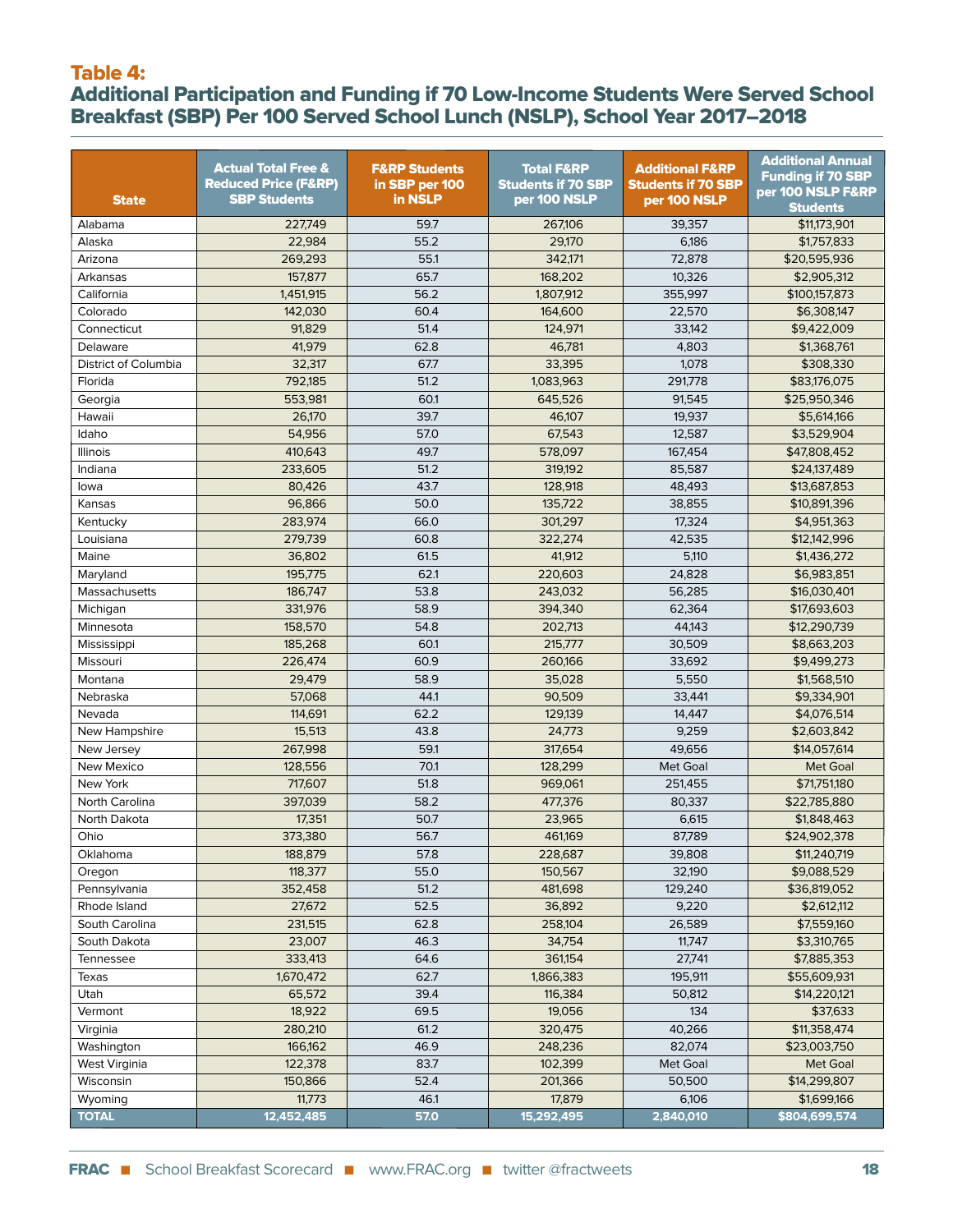# Resources

For more information, check out the following FRAC resources:

### School Breakfast Program

- **[Breakfast for Learning](http://frac.org/wp-content/uploads/breakfastforlearning-1.pdf), [Breakfast for Health](http://frac.org/wp-content/uploads/breakfastforhealth-1.pdf)**, and **[The Connections Between Food Insecurity, the](http://www.frac.org/wp-content/uploads/breakfast-for-behavior.pdf)  [Federal Nutrition Programs, and Student Behavior](http://www.frac.org/wp-content/uploads/breakfast-for-behavior.pdf)**
- How It Works: Making Breakfast Part of the **[School Day](http://frac.org/wp-content/uploads/how_it_works_bic_fact_sheet.pdf)**
- [How to Start a Breakfast After the Bell Program](http://www.frac.org/wp-content/uploads/how-to-start-a-breakfast-after-the-bell-program.pdf)
- **[FRAC Facts: Offering Free Breakfast to all Students](http://frac.org/wp-content/uploads/frac-facts-offering-free-breakfast-to-all-students.pdf)**

### Educator Resources for School Breakfast

- Start the School Day Ready to Learn With Breakfast **[in the Classroom — Principals Share What Works](http://frac.org/wp-content/uploads/frac_naespf_bic_principals_report2013.pdf)** (FRAC and NAESP)
- School Breakfast After the Bell: Equipping Students **[for Academic Success — Secondary Principals Share](http://frac.org/wp-content/uploads/secondary-principals-bic-report.pdf)  [What Works](http://frac.org/wp-content/uploads/secondary-principals-bic-report.pdf)** (FRAC and NASSP)
- Secondary School Principals' Breakfast After the Bell **[Toolkit](http://www.frac.org/wp-content/uploads/secondary-principals-sbp-after-the-bell-toolkit-1.pdf)** (FRAC and NASSP)
- **Breakfast Blueprint: Breakfast After the Bell Programs [Support Learning](http://frac.org/wp-content/uploads/breakfast-blueprint-report-july2017.pdf)** (FRAC and AFT)
- **[Breakfast for Learning Education Alliance](http://frac.org/wp-content/uploads/breakfast-for-learning-education-alliance-statement.pdf)**

### Community Eligibility

- **[FRAC Facts: Community Eligibility Provision](http://frac.org/wp-content/uploads/frac-facts-community-eligibility-provision.pdf)**
- [Community Eligibility: Making it Work With Lower ISPs](http://www.frac.org/wp-content/uploads/making-cep-work-with-lower-isps.pdf)
- An Advocate's Guide to Promoting Community **[Eligibility](http://frac.org/wp-content/uploads/2016/10/cep-advocates-guide.pdf)**
- Direct Certification Improves Low-Income Student **[Access to School Meals: An Updated Guide to Direct](http://frac.org/wp-content/uploads/direct-cert-improves-low-income-school-meal-access.pdf)  [Certification](http://frac.org/wp-content/uploads/direct-cert-improves-low-income-school-meal-access.pdf)**

## State School Breakfast Legislation

- **n** [School Meals Legislation Chart](http://frac.org/wp-content/uploads/state_leg_table_scorecard.pdf)
- [State School Breakfast Expansion Legislation Table](http://www.frac.org/wp-content/uploads/state-school-breakfast-expansion-legislation-table.pdf)
- State Breakfast Legislation: Combining Breakfast **[After the Bell With Offering it at No Charge to All](http://www.frac.org/wp-content/uploads/state-bkfst-leg-combining-free-with-breakfast-after-bell.pdf)  [Students](http://www.frac.org/wp-content/uploads/state-bkfst-leg-combining-free-with-breakfast-after-bell.pdf)**